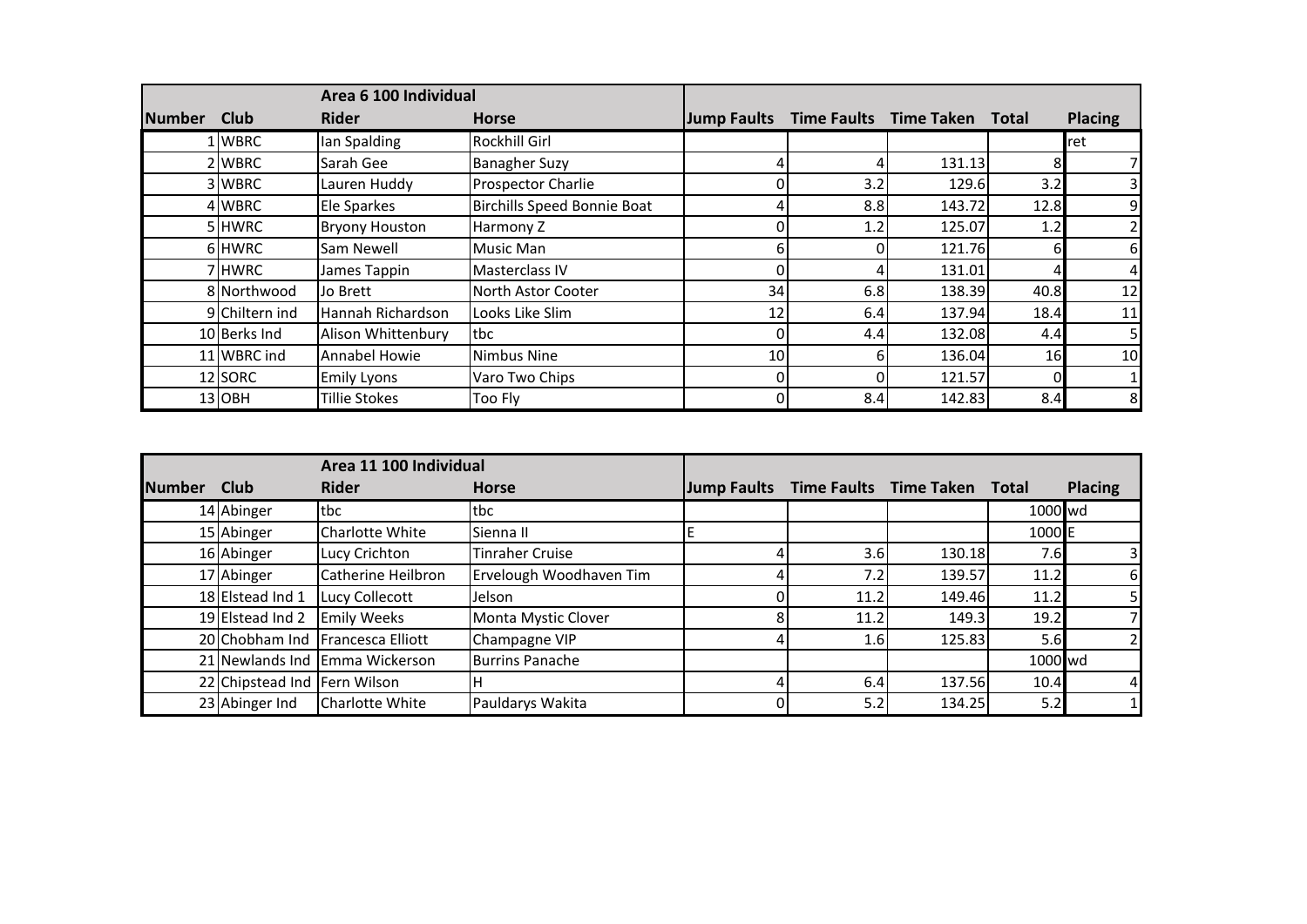|             |        | Area 6 100 Team       |                             |                                          |        |      |                   |                |
|-------------|--------|-----------------------|-----------------------------|------------------------------------------|--------|------|-------------------|----------------|
| Number Club |        | <b>Rider</b>          | <b>Horse</b>                | Jump Faults Time Faults Time Taken Total |        |      | <b>Team Total</b> | <b>Placing</b> |
|             | L WBRC | Ian Spalding          | <b>Rockhill Girl</b>        |                                          |        |      |                   |                |
|             | 2WBRC  | Sarah Gee             | <b>Banagher Suzy</b>        |                                          | 131.13 | 8    |                   |                |
|             | 3 WBRC | Lauren Huddy          | <b>Prospector Charlie</b>   | 3.2                                      | 129.6  | 3.2  | 11.2              |                |
|             | 4 WBRC | Ele Sparkes           | Birchills Speed Bonnie Boat | 8.8                                      | 143.72 | 12.8 |                   |                |
|             | 5 HWRC | <b>Bryony Houston</b> | Harmony Z                   | 1.2                                      | 125.07 | 1.2  |                   |                |
|             | 6HWRC  | Sam Newell            | Music Man                   |                                          | 121.76 |      |                   |                |
|             | 7HWRC  | James Tappin          | Masterclass IV              |                                          | 131.01 |      | 11.2              |                |
|             |        |                       |                             |                                          |        |      |                   |                |

|             | <b>Area 11 100 Team</b> |                    |                         |     |                                          |                  |                           |  |
|-------------|-------------------------|--------------------|-------------------------|-----|------------------------------------------|------------------|---------------------------|--|
| Number Club |                         | <b>Rider</b>       | <b>Horse</b>            |     | Jump Faults Time Faults Time Taken Total |                  | <b>Team Total Placing</b> |  |
|             | 14 Abinger              | tbc                | ltbc                    |     |                                          | 1000             |                           |  |
|             | 15 Abinger              | Charlotte White    | Sienna II               |     |                                          | 1000             | 1018.8                    |  |
|             | 16 Abinger              | Lucy Crichton      | <b>Tinraher Cruise</b>  | 3.6 | 130.18                                   | 7.6 <sub>l</sub> |                           |  |
|             | 17 Abinger              | Catherine Heilbron | Ervelough Woodhaven Tim | 7.2 | 139.57                                   | 11.2             |                           |  |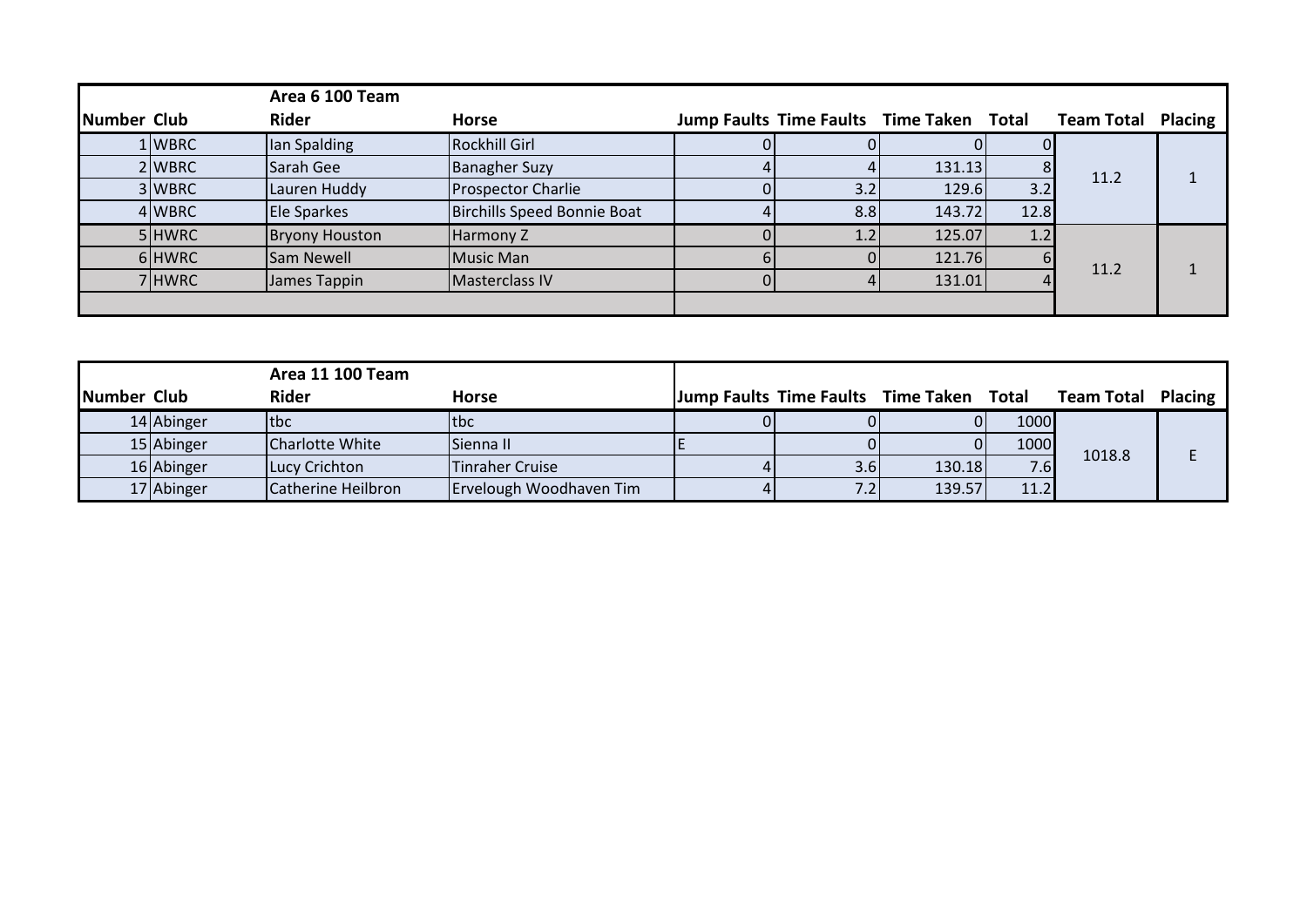|               |                              | Area 6 Junior 90 Individual |                          |                                          |                |                              |                  |                         |
|---------------|------------------------------|-----------------------------|--------------------------|------------------------------------------|----------------|------------------------------|------------------|-------------------------|
| <b>Number</b> | <b>Club</b>                  | <b>Rider</b>                | <b>Horse</b>             | Jump Faults Time Faults Time Taken Total |                |                              |                  | <b>Placing</b>          |
|               | 24 WBRC Jnr                  | Phoebe Murray               | Kazan                    | 0                                        | 0              | 129.86                       | $\Omega$         | $1\vert$                |
|               | 25 WBRC                      | <b>Emily Buist</b>          | Sandshine                | 8                                        | 4              | 139.85                       | 12               | 6                       |
|               | 26 WBRC                      | Alice Gardner               | Glenagyle Rebel Mountain | 0                                        | 8.4            | 150.42                       | 8.4              | 5 <sup>1</sup>          |
|               | 27 WBRC                      | Abby Leather                | Lady Rossa               | wd                                       | 1000           |                              | 1000 WD          |                         |
|               | 28 WBRC                      | <b>Isabel Buist</b>         | Hurdlestown Bobby        | 0                                        | 1.6            | 133.29                       | 1.6              | $\overline{2}$          |
|               | 29 Berks ind                 | Harry Goodenough            | Maghera Boy 2            | 0                                        | 5.6            | 143.38                       | 5.6              | $\overline{4}$          |
|               | 30 HWRC ind                  | <b>Holly Martin</b>         | Canadian Skye            | 34                                       | 13.6           | 163.11                       | 47.6             | 8 <sup>1</sup>          |
|               | 31 SORC ind                  | Millie Taylor               | <b>Princely Polo</b>     | 14                                       | 7.2            | 147.83                       | 21.2             | $\overline{7}$          |
|               | 32 Welly ind                 | Zahra Eisa                  | Spotty (Springer)        | 0                                        | 2.8            | 136.4                        | 2.8              | $\overline{\mathbf{3}}$ |
|               |                              | Area 6 Senior 90 Individual |                          |                                          |                |                              |                  |                         |
| <b>Number</b> | <b>Club</b>                  | <b>Rider</b>                | <b>Horse</b>             | <b>Jump Faults</b>                       |                | Time Faults Time Taken Total |                  | <b>Placing</b>          |
|               | 33 Chiltern                  | <b>Tracy Patient</b>        | Next Man In              | 0                                        | 2.8            | 136.34                       | 2.8              | 3 <sup>l</sup>          |
|               | 34 Chiltern                  | Laura Street                | Alvescot Ladiesman       | 14                                       | 7.2            | 147.01                       | 21.2             | 15                      |
|               | 35 Chiltern                  | <b>Jax Dawes</b>            | Rosie G                  | 4                                        | 10             | 154.17                       | 14               | 13                      |
|               | 36 Chiltern                  | Julie Middleton-Reid        | Lady Jessicka            | R                                        | 1000           |                              | $1000$ R         |                         |
|               | 37 HWRC                      | Sam Newell                  | <b>Rowans Boy</b>        | 6                                        |                | 119.74                       | 8                | 11                      |
|               | 38 HWRC                      | Laura Salisbury             | Cloud Nine               | 0                                        | 0              | 129.82                       | $\mathbf 0$      | $1\vert$                |
|               | 39 HWRC                      | <b>Harriet Coupland</b>     | <b>Chilbrid Mermaid</b>  | 4                                        | $\overline{0}$ | 128.11                       | 4.1              | $\overline{5}$          |
|               | 40 HWRC                      | Sophie Cartwright           | Jenna (Pixels Perfect)   | $\overline{0}$                           | 5.6            | 143.46                       | 5.6              | $\overline{7}$          |
|               | 41 WBRC                      | w/d                         | w/d                      |                                          | 1000           |                              | $1000 \sqrt{VD}$ |                         |
|               | 42 WBRC                      | Sarah Gee                   | Banagher I'm Nearly Dun  | E                                        | 1000           |                              | 1000E            |                         |
|               | 43 WBRC                      | Naomi Milligan              | Silverhill Stamper       | 4                                        | 9.6            | 153.24                       | 13.6             | 12                      |
|               | 44 WBRC                      | Trudi Fearnley              | Feagh Fare Do            | 0                                        | 6.8            | 146.51                       | 6.8              | 8 <sup>1</sup>          |
|               | 45 SORC                      | Jo Reynolds                 | Epe Louvo                | 4                                        | 16.4           | 170.33                       | 20.4             | 14                      |
|               | 46 SORC                      | Rosie Allen                 | <b>Liliput McFlurry</b>  | 0                                        | 7.2            | 147.95                       | 7.2              | $\overline{9}$          |
|               | 47 SORC                      | <b>Bonita Tapp</b>          | Cobie                    | 0                                        | $\mathbf 0$    | 126.35                       | 0.1              | $\overline{2}$          |
|               | 48 SORC                      | Merryn Polley               | Evan's Duke              | 0                                        | 5.2            | 142.97                       | 5.2              | 6                       |
|               | 49 SORC Ind                  | <b>Helen Tinsley</b>        | <b>Kinard Flight</b>     | <b>WD</b>                                | 1000           |                              | 1000 WD          |                         |
|               | 50 HWRC ind                  | Jane Adderley               | Jenny Jones              | 18                                       | 8.8            | 151.89                       | 26.8             | 16                      |
|               | 51 Northwood In Abby Ballard |                             | Peggys Gold              | 6                                        | 1.6            | 133.85                       | 7.6              | 10                      |
|               | 52 Berks ind                 | <b>Holly Munson</b>         | <b>Ffeld Goldstar</b>    | 0                                        | 4              | 139.68                       | 4                | $\overline{4}$          |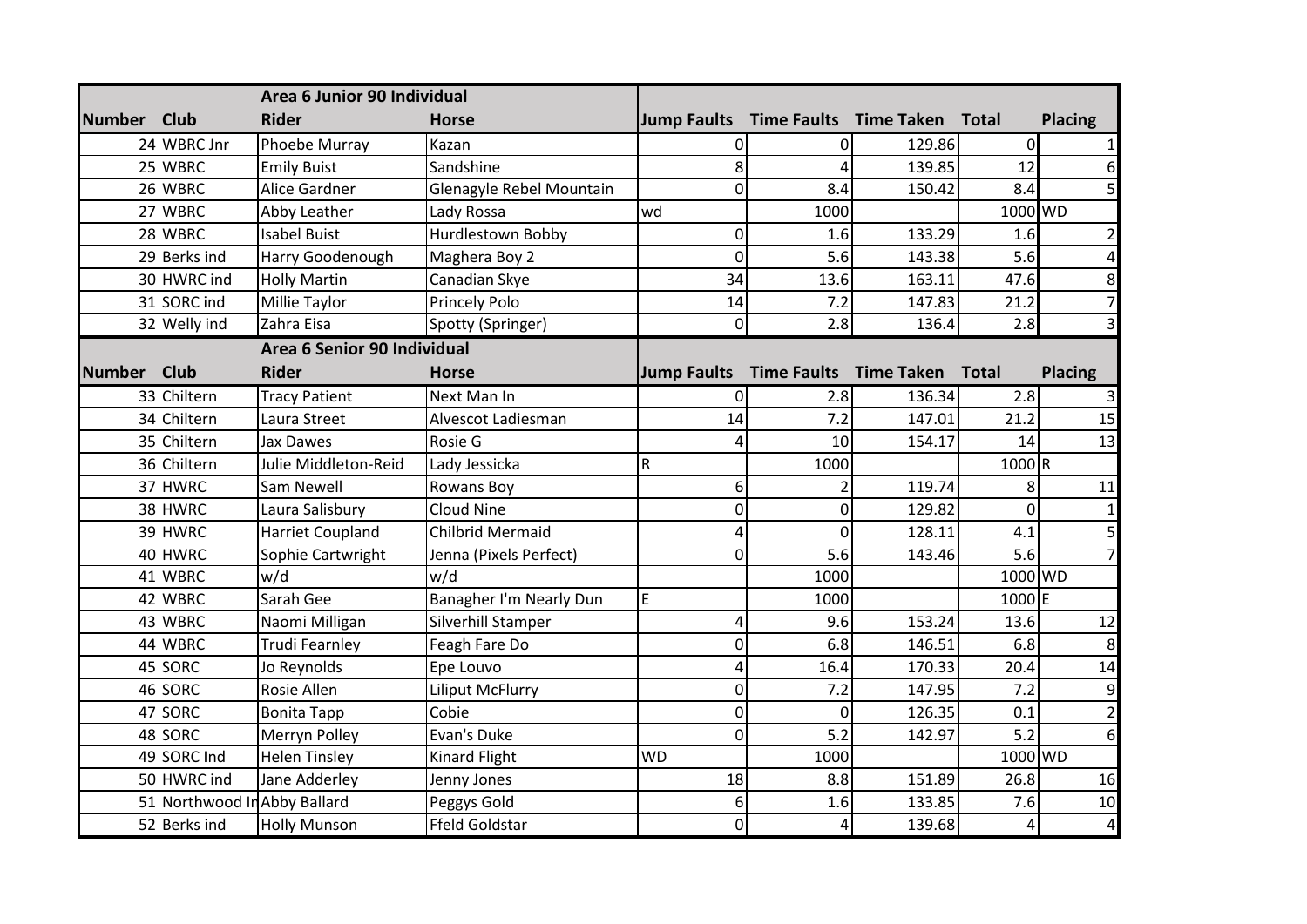|               | Area 11 Junior 90 Individual |                   |                            |                                    |      |        |              |                |
|---------------|------------------------------|-------------------|----------------------------|------------------------------------|------|--------|--------------|----------------|
| <b>Number</b> | <b>Club</b>                  | <b>Rider</b>      | <b>Horse</b>               | Jump Faults Time Faults Time Taken |      |        | <b>Total</b> | <b>Placing</b> |
|               | 53 Bookham                   | Pippa Haslam      | <b>IMr Box</b>             |                                    |      | 126.82 |              |                |
|               | 54 Chipstead                 | Lucy Pearce       | IRustv                     |                                    |      | 126.13 |              |                |
|               | 55 Wey Valley                | Florence Atkinson | Trevalion Eastfield Rocket | 34                                 | 16 I | 169.21 | 50           |                |

|               |               | Area 11 Senior 90 Individual |                        |                    |                    |                   |                 |                |
|---------------|---------------|------------------------------|------------------------|--------------------|--------------------|-------------------|-----------------|----------------|
| <b>Number</b> | <b>Club</b>   | <b>Rider</b>                 | <b>Horse</b>           | <b>Jump Faults</b> | <b>Time Faults</b> | <b>Time Taken</b> | <b>Total</b>    | <b>Placing</b> |
|               | 56 Chipstead  | Fern Wilson                  | Killea Colours         | 14                 | 4.8                | 141.45            | 18.8            |                |
|               | 57 Chipstead  | Libby Halls                  | Indio                  | 14                 | 8.8                | 151.15            | 22.8            | 10             |
|               | 58 Chipstead  | <b>Chantelle Evans</b>       | <b>Rosepoint Lace</b>  | h                  | 2.4                | 135.09            | 8.4             | 4              |
|               | 59 Chipstead  | Vivien Pearson               | Taurmore Fearbut       | 14                 | 3.6                | 138.82            | 17.6            | 8              |
|               | 60 Wey Valley | <b>Emily Nicholson</b>       | Fleur                  | lwd                | 1000               |                   | 1000 WD         |                |
|               | 61 Wey Valley | <b>Katie Mills</b>           | Wishful Italica        |                    |                    | 125.02            |                 |                |
|               | 62 Wey Valley | Clare May                    | <b>Maverick XV</b>     | 10 <sup>1</sup>    | 16.8               | 171.93            | 26.8            | 11             |
|               | 63 Wey Valley | Catherine Thompson           | Moonlight Paddy        |                    | 12                 | 159.65            | 16 <sup>l</sup> |                |
|               | 64 Elstead    | <b>Suzanne Hopkins</b>       | Out of Your League     | 10 <sub>1</sub>    | 0.4                | 130.06            | 10.4            |                |
|               | 65 Elstead    | Caroline Bradshaw            | Womble                 |                    | 1000               |                   | 1000 E          |                |
|               | 66 Elstead    | <b>Rebecca Hales</b>         | Colourthyme Ta Do      | 6                  | 9.2                | 152.37            | 15.2            | 6              |
|               | 67 Elstead    | Helen Klein                  | Limerick               |                    | 0.8                | 122.15            | 4.8             |                |
|               | 68 Newlands   | Meg Jeffs                    | Comme Ci Comme Ca III  | E                  | 1000               |                   | 1000 E          |                |
|               | 69 Newlands   | Zoe Blanuw                   | Harry's Boy            | 6                  |                    | 125.86            | 61              |                |
|               | 70 Newlands   | Joanna Gilroy                | Thillynacle Tinker     | 48                 | 24                 | 189.35            | 72              | 12             |
|               | 71 Newlands   | Emma Wickerson               | <b>Burrins Panache</b> | F                  |                    |                   |                 |                |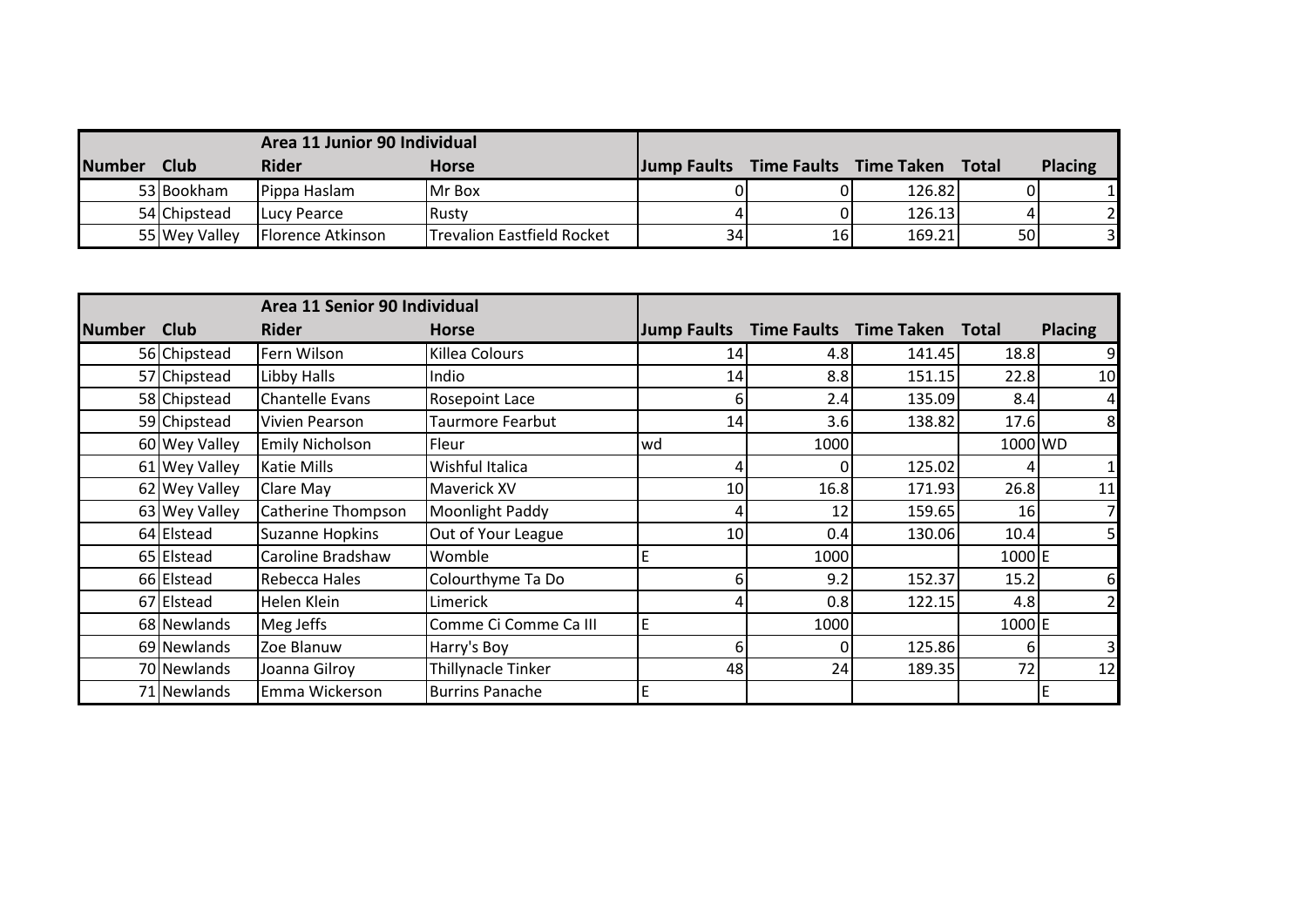|               |             | Area 6 Junior 90 Team |                          |     |               |                                          |               |                   |                |
|---------------|-------------|-----------------------|--------------------------|-----|---------------|------------------------------------------|---------------|-------------------|----------------|
| <b>Number</b> | <b>Club</b> | <b>Rider</b>          | <b>Horse</b>             |     |               | Jump Faults Time Faults Time Taken Total |               | <b>Team Total</b> | <b>Placing</b> |
|               | 25 WBRC     | <b>Emily Buist</b>    | Sandshine                |     |               | 139.85                                   |               |                   |                |
|               | 26 WBRC     | Alice Gardner         | Glenagyle Rebel Mountain |     | 8.4           | 150.42                                   | 8.4           |                   |                |
|               | 27 WBRC     | Abby Leather          | Lady Rossa               | Iwd | 1000          |                                          | 1000          | 22                |                |
|               | 28 WBRC     | <b>Isabel Buist</b>   | Hurdlestown Bobby        |     | $4.6^{\circ}$ | 133.29                                   | $4.6^{\circ}$ |                   |                |

|               |             | Area 6 Senior 90 Team   |                         |                    |      |                              |      |                   |                |
|---------------|-------------|-------------------------|-------------------------|--------------------|------|------------------------------|------|-------------------|----------------|
| <b>Number</b> | <b>Club</b> | <b>Rider</b>            | <b>Horse</b>            | <b>Jump Faults</b> |      | Time Faults Time Taken Total |      | <b>Team Total</b> | <b>Placing</b> |
|               | 33 Chiltern | <b>Tracy Patient</b>    | Next Man In             | 0                  | 2.8  | 136.34                       | 2.8  |                   |                |
|               | 34 Chiltern | Laura Street            | Alvescot Ladiesman      | 14                 | 7.2  | 147.01                       | 21.2 | 38                | 3              |
|               | 35 Chiltern | Jax Dawes               | Rosie G                 |                    | 10   | 154.17                       | 14   |                   |                |
|               | 36 Chiltern | Julie Middleton-Reid    | Lady Jessicka           | $\overline{R}$     | 1000 |                              | 1000 |                   |                |
|               | 37 HWRC     | Sam Newell              | <b>Rowans Boy</b>       | $6 \mid$           |      | 119.74                       |      |                   |                |
|               | 38 HWRC     | Laura Salisbury         | Cloud Nine              | 01                 |      | 129.82                       |      | 9.7               |                |
|               | 39 HWRC     | <b>Harriet Coupland</b> | <b>Chilbrid Mermaid</b> | $\left 4\right $   |      | 128.11                       | 4.1  |                   |                |
|               | 40 HWRC     | Sophie Cartwright       | Jenna (Pixels Perfect)  | $\Omega$           | 5.6  | 143.46                       | 5.6  |                   |                |
|               | 41 WBRC     | w/d                     | w/d                     | $\Omega$           | 1000 | $\Omega$                     | 1000 |                   |                |
|               | 42 WBRC     | Sarah Gee               | Banagher I'm Nearly Dun |                    | 1000 | $\Omega$                     | 1000 | 1020.4            |                |
|               | 43 WBRC     | Naomi Milligan          | Silverhill Stamper      |                    | 9.6  | 153.24                       | 13.6 |                   |                |
|               | 44 WBRC     | <b>Trudi Fearnley</b>   | Feagh Fare Do           | $\Omega$           | 6.8  | 146.51                       | 6.8  |                   |                |
|               | 45 SORC     | Jo Reynolds             | Epe Louvo               | $\left 4\right $   | 16.4 | 170.33                       | 20.4 |                   |                |
|               | 46 SORC     | <b>Rosie Allen</b>      | <b>Liliput McFlurry</b> | 0                  | 7.2  | 147.95                       | 7.2  | 12.5              |                |
|               | 47 SORC     | <b>Bonita Tapp</b>      | Cobie                   | $\overline{0}$     |      | 126.35                       | 0.1  |                   |                |
|               | 48 SORC     | <b>Merryn Polley</b>    | Evan's Duke             | $\overline{0}$     | 5.2  | 142.97                       | 5.2  |                   |                |

| Area 11 Senior 90 Team |             |                          |                |                    |                        |        |       |                   |                |
|------------------------|-------------|--------------------------|----------------|--------------------|------------------------|--------|-------|-------------------|----------------|
| <b>Number</b>          | <b>Club</b> | <b>Rider</b>             | Horse          | <b>Jump Faults</b> | Time Faults Time Taken |        | Total | <b>Team Total</b> | <b>Placing</b> |
|                        |             | 56 Chipstead Fern Wilson | Killea Colours | $14^{\circ}$       | 4.81                   | 141.45 | 18.8  |                   |                |
|                        |             | 57 Chipstead Libby Halls | <b>Indio</b>   | 14                 | 8.8 <sub>l</sub>       | 151.15 | 22.8  |                   |                |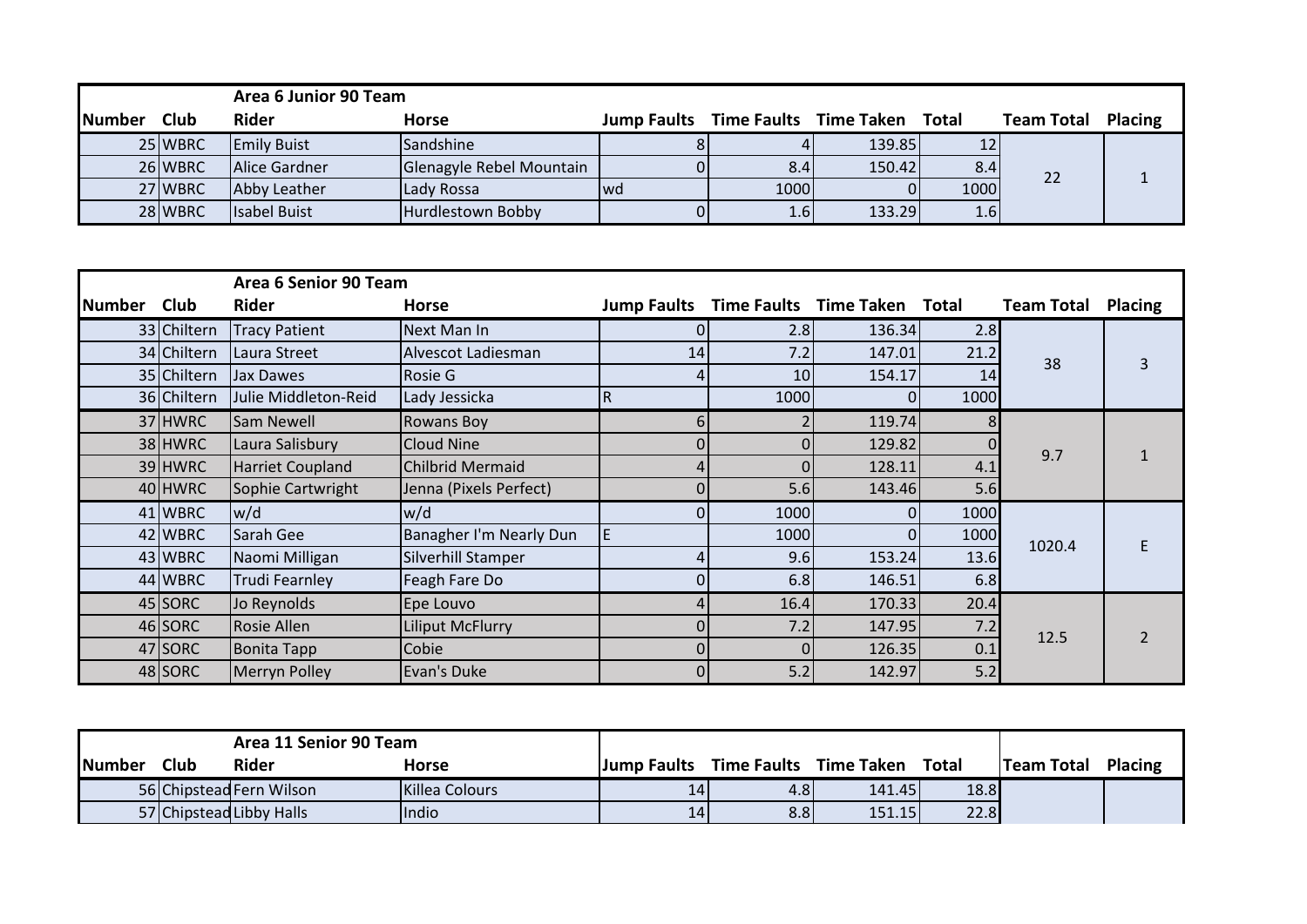|            | 58 Chipstead Chantelle Evans    | <b>Rosepoint Lace</b>     |      | 2.4  | 135.09   | 8.4  |      |  |
|------------|---------------------------------|---------------------------|------|------|----------|------|------|--|
|            | 59 Chipstead Vivien Pearson     | <b>Taurmore Fearbut</b>   | 14   | 3.6  | 138.82   | 17.6 | 44.8 |  |
|            | 60 Wey Valle Emily Nicholson    | Fleur                     | lwd. | 1000 | 0        | 1000 |      |  |
|            | 61 Wey Valle Katie Mills        | Wishful Italica           |      |      | 125.02   |      |      |  |
|            | 62 Wey Valle Clare May          | <b>Maverick XV</b>        | 10   | 16.8 | 171.93   | 26.8 |      |  |
|            | 63 Wey Valle Catherine Thompson | Moonlight Paddy           |      | 12   | 159.65   | 16   | 46.8 |  |
| 64 Elstead | Suzanne Hopkins                 | Out of Your League        | 10   | 0.4  | 130.06   | 10.4 |      |  |
| 65 Elstead | Caroline Bradshaw               | Womble                    |      | 1000 | $\Omega$ | 1000 |      |  |
| 66 Elstead | Rebecca Hales                   | Colourthyme Ta Do         |      | 9.2  | 152.37   | 15.2 |      |  |
| 67 Elstead | <b>Helen Klein</b>              | Limerick                  |      | 0.8  | 122.15   | 4.8  | 30.4 |  |
|            | 68 Newlands Meg Jeffs           | Comme Ci Comme Ca III     |      | 1000 | $\Omega$ | 1000 |      |  |
|            | 69 Newlands Zoe Blanuw          | Harry's Boy               |      |      | 125.86   |      |      |  |
|            | 70 Newlands Joanna Gilroy       | <b>Thillynacle Tinker</b> | 48   | 24   | 189.35   | 72   |      |  |
|            | 71 Newlands Kathryn Blowers     | <b>Trademark</b>          |      |      |          |      | 78   |  |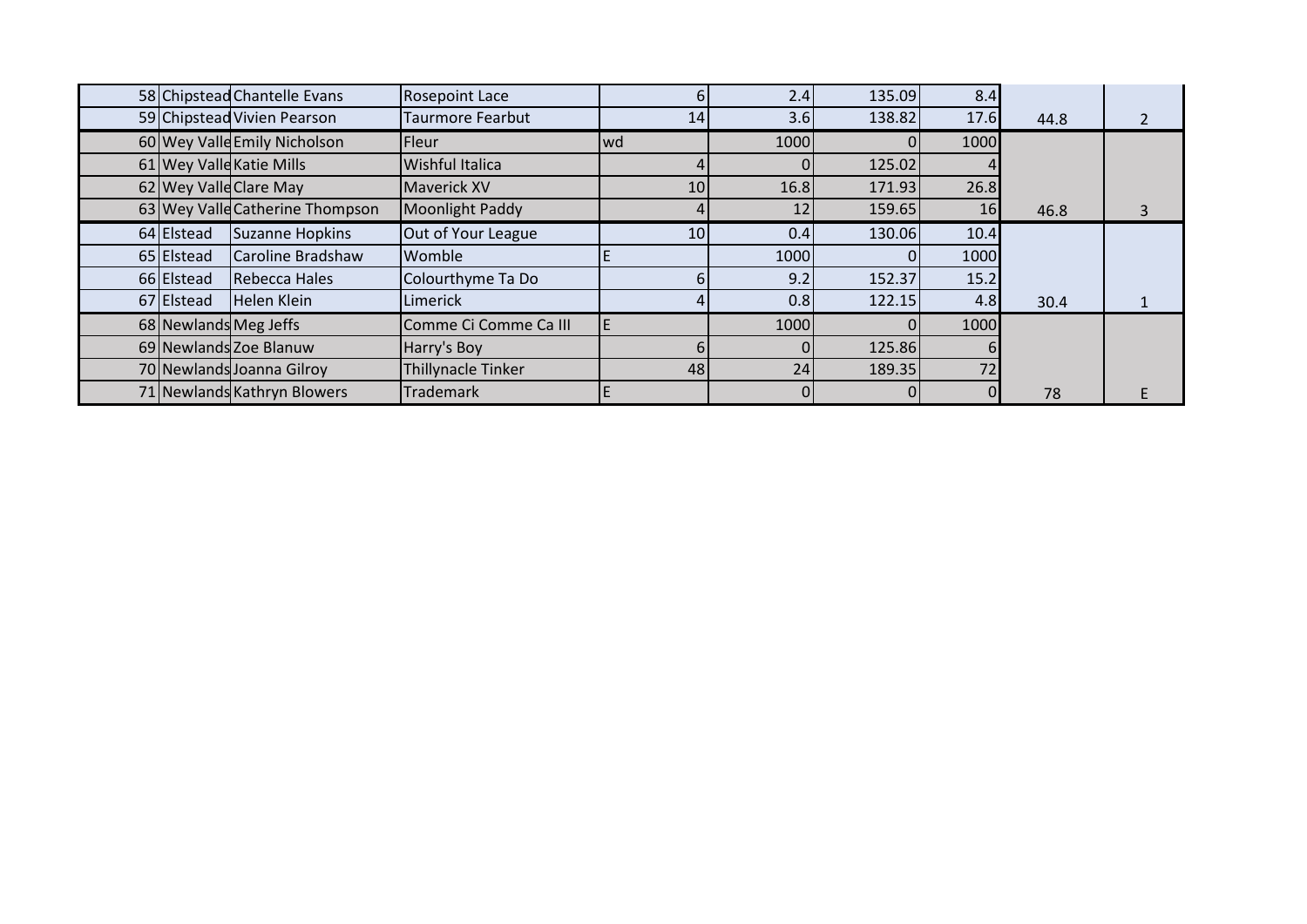|               |                 | Area 6 Junior 80 Individual |                         |                    |                              |        |        |                |
|---------------|-----------------|-----------------------------|-------------------------|--------------------|------------------------------|--------|--------|----------------|
| <b>Number</b> | Club            | <b>Rider</b>                | <b>Horse</b>            | <b>Jump Faults</b> | Time Faults Time Taken Total |        |        | <b>Placing</b> |
|               | 72 WBRC         | Alice Gardner               | Diamond Cappagh View    |                    | 19.6                         | 183.92 | 23.6   | 6              |
|               | 73 WBRC         | Louise Murphy               | <b>Red Hot Chillies</b> | 24                 | 10.8                         | 161.15 | 34.8   | 8              |
|               | 74 WBRC         | Lola Dance                  | Lollipop Chino          |                    | 1000                         |        | 1000 E |                |
|               | 75 WBRC         | Laura Arnold                | Supreme Court           | R                  | 1000                         |        | 1000 E |                |
|               | 76 Chalfont Ht  | Sophie Martindale           | Praia Fontinas          |                    | 1000                         |        | 1000 E |                |
|               | 77 Chalfont Ht  | Olivia Wheatley             | Teltown Boy             | 20                 | 12                           | 164.76 | 32     | 7              |
|               | 78 Chalfont Ht  | Maddy Wheatley              | Order of the Phoenix    | 30                 | 21.6                         | 188.67 | 51.6   | 9              |
|               | 79 Chalfont Ht  | Isabella Mitchell           | Apollo's Dream          |                    | 1000                         |        | 1000   | 10             |
|               | 80 Welly        | Aimee Slimin                | D Ya Know               |                    | 0.4                          | 128.1  | 0.4    | 1              |
|               | 81 Welly        | <b>Madison Amor</b>         | Smirnoff Ice            | 6                  |                              | 139.42 |        | 3              |
|               | 82 Welly        | <b>Holly Biggs</b>          | Wizzard                 |                    | 1000                         |        | 1000 E |                |
|               | 83 Welly        | tba                         | tba                     | <b>WD</b>          | 1000                         |        | 1000 E |                |
|               | 84 HWRC 1 ind   | Charlotte Kirkham           | Gomez M                 | <b>WD</b>          | 1000                         |        | 1000 E |                |
|               | 85 HWRC 2 ind   | Niamh Fox                   | <b>Black Magic</b>      |                    | 7.6                          | 153.59 | 11.6   | 4              |
|               | 86 Berks 1 ind  | Georgia Whitlock            | Paloma <sub>II</sub>    | <b>WD</b>          | 1000                         |        | 1000 E |                |
|               | 87 Berks 2 ind  | Tilly Gomer-Walker          | Malnor Bonny Lad        |                    | 12.4                         | 165.05 | 12.4   | 5              |
|               | 88 Chiltern Ind | Louise Townsend             | Dathliad Cameo          |                    | 4.4                          | 145.79 | 4.4    |                |

|               |             | Area 6 Senior 80 Individual |                           |             |                 |                                     |       |                |
|---------------|-------------|-----------------------------|---------------------------|-------------|-----------------|-------------------------------------|-------|----------------|
| <b>Number</b> | <b>Club</b> | <b>Rider</b>                | <b>Horse</b>              | Jump Faults |                 | <b>Time Faults Time Taken Total</b> |       | <b>Placing</b> |
|               | 89 WBRC 1   | Liz Ruffler                 | <b>Etal Miss Dinamite</b> | 88          | 29.2            | 207.77                              | 117.2 | 28             |
|               | 90 WBRC 1   | Sarah Gallagher             | Indigo Hero               |             | 0.8             | 136.78                              | 6.9   | 11             |
|               | 91 WBRC 1   | Laura Wright                | Newlands Farm Easter      |             | 7.6             | 153.73                              | 7.6   | 13             |
|               | 92 WBRC 1   | Annie Haigh                 | <b>Crag Ruari</b>         | 20          | 5.6             | 148.54                              | 25.6  | 23             |
|               | 93 Chiltern | Liz Hann                    | <b>Bess</b>               | 10          |                 | 139.03                              | 12    | 18             |
|               | 94 Chiltern | Dionne Robins               | <b>Chantilly Milly</b>    |             | 10 <sub>l</sub> | 159.02                              | 14    | 19             |
|               | 95 Chiltern | <b>Charlotte Mockford</b>   | <b>Celestial Storm</b>    |             | 1000            |                                     |       | #VALUE!        |
|               | 96 Chiltern | Jax Dawes                   | Millie                    | 28          | 20.4            | 185.87                              | 48.4  | 25             |
|               | 97 HWRC 1   | Lucy Chappell               | <b>Waterton Heights</b>   |             | 0.8             | 127.18                              | 0.9   |                |
|               | 98 HWRC 1   | Laura Salisbury             | <b>Citerswood Senator</b> |             |                 | 130.18                              | 0.2   | 3 <sub>l</sub> |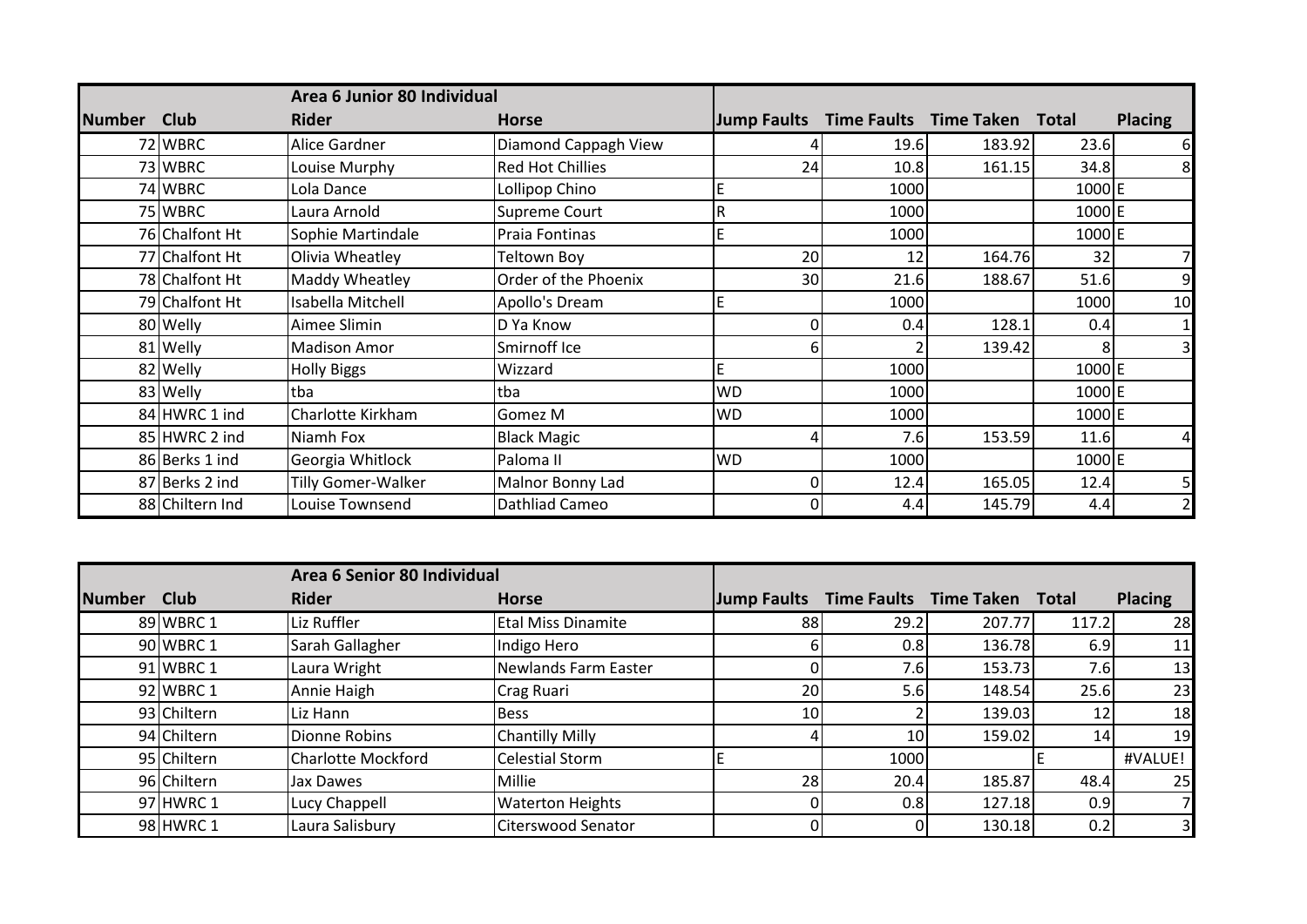| 99 HWRC 1       | Zoe Harris                      | <b>Nyton Cornelious Fudge</b>  | 0         | 0           | 134.16 | $\Omega$        | $\mathbf{1}$            |
|-----------------|---------------------------------|--------------------------------|-----------|-------------|--------|-----------------|-------------------------|
| 100 HWRC 1      | Andrea Haslam                   | <b>Broadleys Prophet</b>       | 0         | 3.6         | 143.21 | 3.6             | 8 <sup>1</sup>          |
| 101 NAPHILL     | Anne Woodward                   | <b>Fleetmead Finlay</b>        | 0         | 7.2         | 152.18 | 7.2             | 12                      |
| 102 NAPHILL     | Anna Loring                     | <b>Cnocmor Blue Dawn</b>       | $\Omega$  | 0.8         | 136.23 | 0.8             | $6 \mid$                |
| 103 NAPHILL     | <b>Hannah Reclik</b>            | Rio V                          | 0         | 0.4         | 129.27 | 0.4             | $\overline{\mathbf{4}}$ |
| 104 NAPHILL     | <b>Chris Potts</b>              | Cloondarone Jilly              | 24        | 18          | 179.41 | 42              | 24                      |
| 105 WBRC 2      | Kate Parker                     | <b>Glidawn Diamond Bouncer</b> |           | 15.2        | 172.85 | 19.2            | 20                      |
| 106 WBRC 2      | Jenny Kemp                      | Valkyrie's G Force             | E         | 1000        |        | 1000 E          |                         |
| 107 WBRC 2      | <b>Chesnee Edwards-Drew</b>     | Honey B                        | 60        | 16          | 174.59 | 76              | 27                      |
| 108 WBRC 2      | Leanne Carrel                   | Cleopatra IV                   | 38        | 22.8        | 191.07 | 60.8            | 26                      |
| 109 WELLY       | <b>Cassilda Courtier Dutton</b> | Silver Dollar                  |           | O           | 133.3  |                 | 9                       |
| 110 WELLY       | <b>Kay Briggs</b>               | <b>Boss</b>                    | R         | 1000        |        | 1000R           |                         |
| 111 WELLY       | Kathy Loweth                    | Pauldary's Ananda              | $\Omega$  | 6.8         | 151.94 | 6.8             | 10                      |
| 112 WELLY       | tba                             | tba                            | <b>WD</b> | 1000        |        | 1000            | 29                      |
| 113 HWRC 2      | <b>Charlotte Osmund</b>         | Sumeida                        | 0         | 0.4         | 129.05 | 0.5             | 5 <sub>l</sub>          |
| 114 HWRC 2      | Jo Lovett                       | Fudge                          | 10        | 9.2         | 157.99 | 19.2            | 20                      |
| 115 HWRC 2      | <b>Inkse Marie Allso</b>        | Alto Jerife                    | R         | 1000        |        | 1000R           |                         |
| 116 HWRC 2      | tba                             | tba                            | <b>WD</b> | 1000        |        | 1000 w/d        |                         |
| $117$ SORC      | Carol Fletcher                  | Abergavenny Umbro              | <b>RF</b> | 1000        |        | 1000 RF         |                         |
| 118 SORC        | Samantha Swanson                | <b>Talyllyn Awen</b>           | 0         | 0           | 132.48 | 0.1             | $\overline{2}$          |
| 119 SORC        | Sarah-Kate Edwards              | Rocket Lad                     | 6         |             | 144.07 | 10 <sup>1</sup> | 16                      |
| 120 SORC        | <b>Alice Williams</b>           | <b>Sharpe's Rifles</b>         | E         | 1000        |        | 1000 E          |                         |
| 121 SORC ind 1  | Jackie McGonigle                | Dingle Bay                     | 10        | 0           | 133.22 | 10              | 16                      |
| 122 SORC ind 2  | Louisa Donovan                  | Rathmorrissey Momentum         | E         | 1000        |        | 1000 E          |                         |
| 123 Bicester    | Kirsty Withnall                 | Hashtag Black and White        | 16        | 8.8         | 156.77 | 24.8            | 22                      |
| 124 Berks ind 1 | Victoria Franks                 | Pennal High Flyer              | 6         | 2.8         | 141.4  | 8.8             | 15                      |
| 125 berks ind 2 | Paige Harding                   | <b>Master Cyril</b>            | 8         | $\mathbf 0$ | 132.28 |                 | 14                      |

|               | Area 11 Junior 80 Individual |                       |                  |             |                    |            |              |         |
|---------------|------------------------------|-----------------------|------------------|-------------|--------------------|------------|--------------|---------|
| <b>Number</b> | Club                         | <b>Rider</b>          | Horse            | Jump Faults | <b>Time Faults</b> | Time Taken | <b>Total</b> | Placing |
|               | 126 Chipstead in 1           | <b>ILois Hempston</b> | Caenewydd Hannah | 10          | 8.4                | 155.35     | 18.4         |         |
|               | 127 Chipstead in 2           | Lucy Pearce           | Siange Classic   |             | 0.8                | 127.11     | 4.8          |         |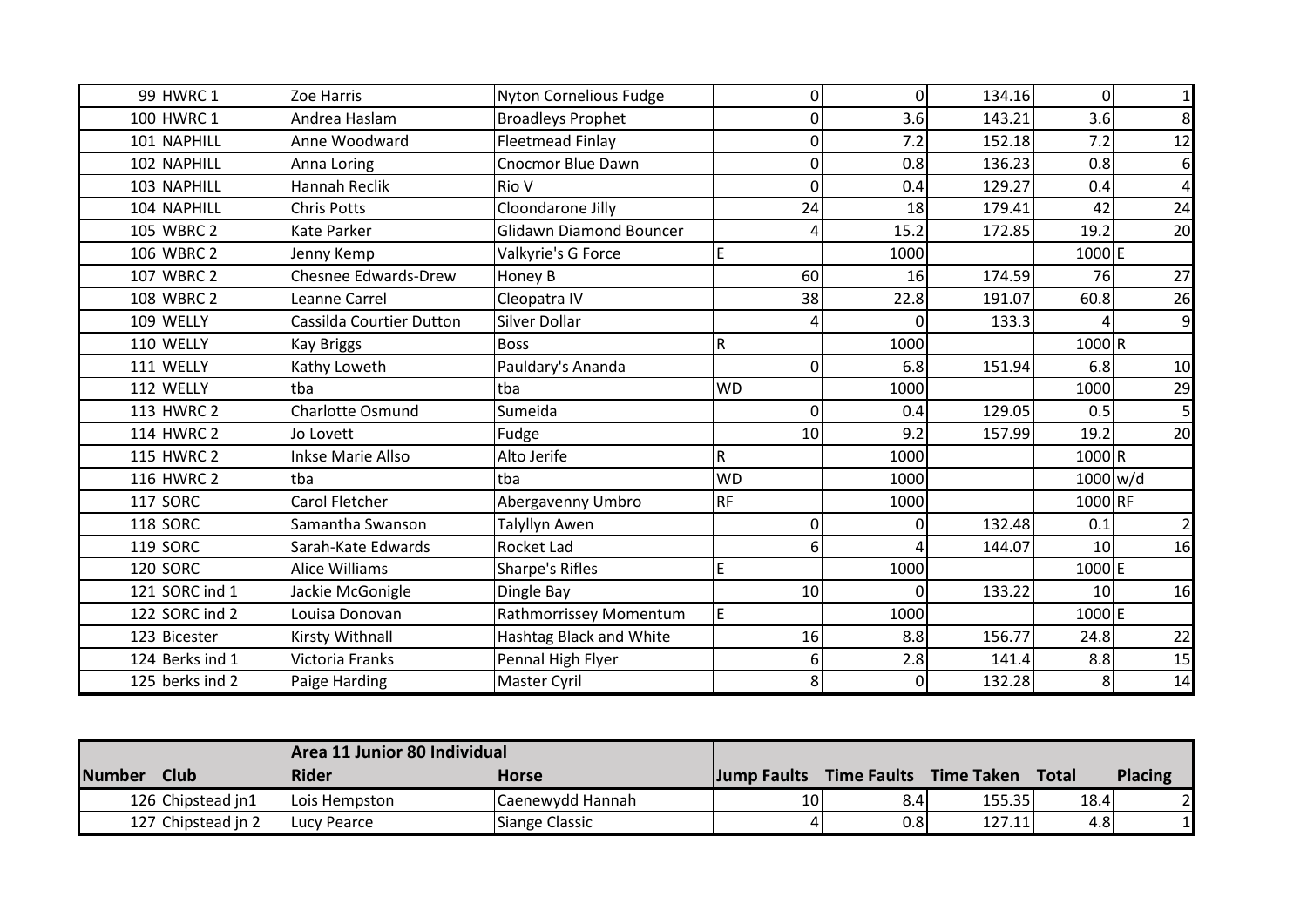|               |                     | Area 11 Senior 80 Individual |                              |                    |                        |        |              |                |
|---------------|---------------------|------------------------------|------------------------------|--------------------|------------------------|--------|--------------|----------------|
| <b>Number</b> | <b>Club</b>         | <b>Rider</b>                 | <b>Horse</b>                 | <b>Jump Faults</b> | Time Faults Time Taken |        | <b>Total</b> | <b>Placing</b> |
|               | 128 Elstead         | <b>Isabel Bailey Collins</b> | Solero Spirit                |                    |                        | 132.78 |              | 51             |
|               | 129 Elstead         | <b>Suzanne Hopkins</b>       | Cool I am                    |                    | 19.2                   | 182.7  | 23.2         | 11             |
|               | 130 Elstead         | Tish Harwood                 | Twizzle                      |                    | 6.8                    | 151.06 | 10.8         | 8              |
|               | 131 Elstead         | <b>Marion Spencer</b>        | <b>George Bailey</b>         |                    | 0                      | 133.66 | 0.2          | 3              |
|               | 132 Newlands        | Louise Stewart Muir          | <b>Ranmer Achilles</b>       |                    | 0                      | 133.78 | 0.1          | $\overline{2}$ |
|               | 133 Newlands        | Leigh Greenwood              | Safly Samir                  | 84                 | 14.8                   | 171.61 | 98.8         | 13             |
|               | 134 Newlands        | Megs Jeffs                   | Mr Dude                      | 18                 | 4.8                    | 146.94 | 22.8         | 10             |
|               | 135 Newlands        | Emma Wickerson               | Mr Lover Lover               |                    | 2.4                    | 140.4  | 8.4          | $6 \mid$       |
|               | 136 W Surrey        | Tina Pendle                  | <b>Barracree Brownie</b>     |                    | 0                      | 134.39 |              | 1              |
|               | 137 W Surrey        | Louise Hollington            | Gus                          | 10                 | 4.8                    | 146.99 | 14.8         | $\overline{9}$ |
|               | 138 W Surrey        | Samantha Petri               | <b>Triad Talisman</b>        | E                  | 1000                   |        | 1000 E       |                |
|               | 139 W Surrey        | Megan Shenton                | Talishas Child               | E                  | 1000                   |        | 1000 E       |                |
|               | 140 Chipstead ind 1 | Kathryn Baker Brooks         | <b>Diamond Glenview Lass</b> | 34                 | 12.4                   | 165.64 | 46.4         | 12             |
|               | 141 Chipstead ind 2 | <b>Hilary Secker</b>         | <b>Segrue Dancing Fox</b>    |                    |                        | 131.28 | 0.3          | 4              |
|               | 142 Bookham ind     | Mairi Dillon                 | Ralph                        |                    | 5.6                    | 148.58 | 9.6          | 7              |
|               | 143 Elstead ind     | tbc                          | tbc                          | <b>WD</b>          | 1000                   |        | 1000 WD      |                |
|               | 144 Chipstead ind 3 | tbc                          | tbc                          | <b>WD</b>          | 1000                   |        | 1000 WD      |                |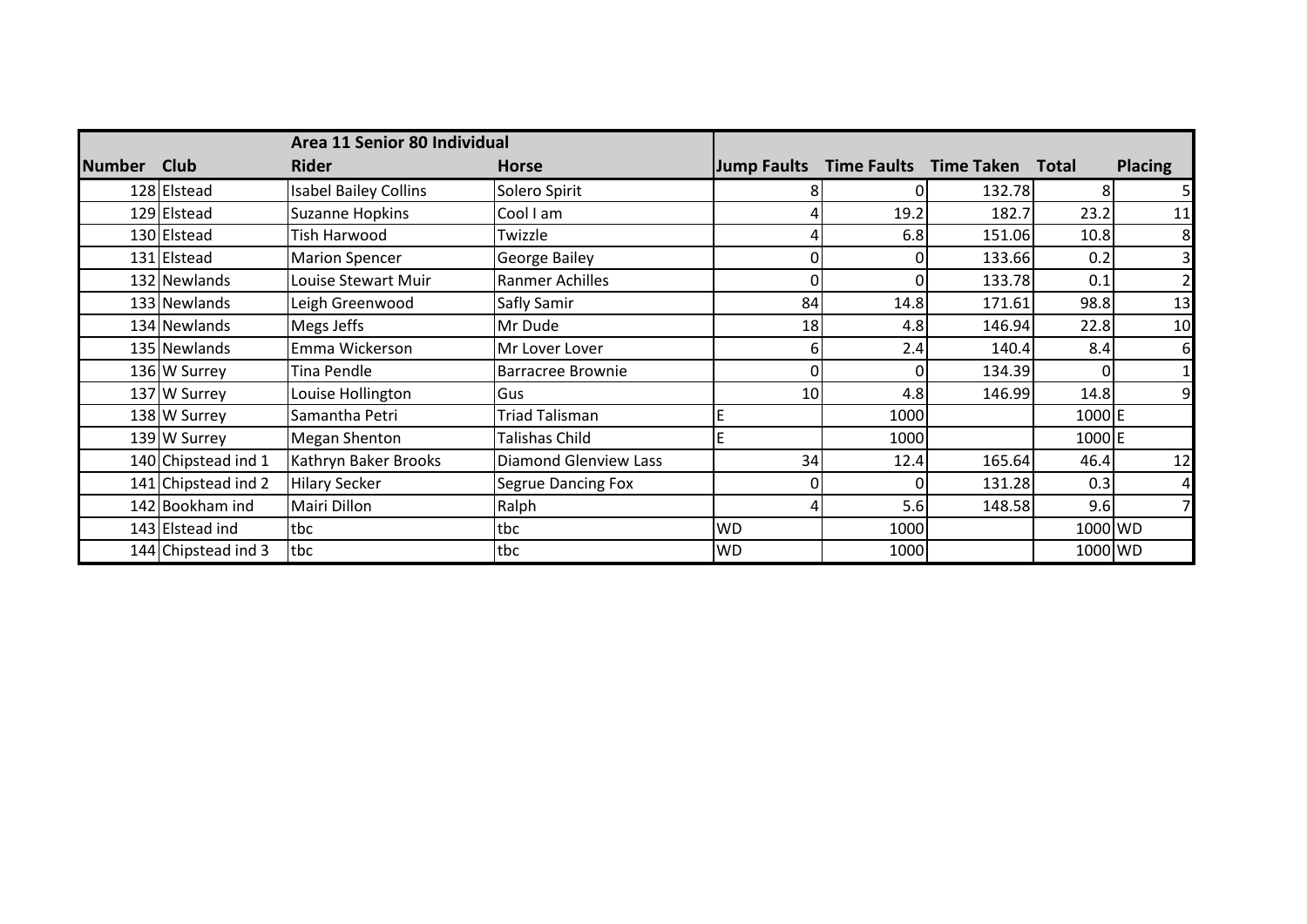|               |                | Area 6 Junior 80 Team |                         |                         |      |                              |      |                   |                |
|---------------|----------------|-----------------------|-------------------------|-------------------------|------|------------------------------|------|-------------------|----------------|
| <b>Number</b> | <b>Club</b>    | <b>Rider</b>          | <b>Horse</b>            | <b>Jump Faults</b>      |      | Time Faults Time Taken Total |      | <b>Team Total</b> | <b>Placing</b> |
|               | 72 WBRC        | Alice Gardner         | Diamond Cappagh View    |                         | 19.6 | 183.92                       | 23.6 |                   |                |
|               | 73 WBRC        | Louise Murphy         | <b>Red Hot Chillies</b> | 24                      | 10.8 | 161.15                       | 34.8 | 1058.4            |                |
|               | 74 WBRC        | Lola Dance            | Lollipop Chino          |                         | 1000 |                              | 1000 |                   |                |
|               | 75 WBRC        | Laura Arnold          | <b>Supreme Court</b>    | $\overline{\mathsf{R}}$ | 1000 |                              | 1000 |                   |                |
|               | 76 Chalfont Ht | Sophie Martindale     | Praia Fontinas          |                         | 1000 |                              | 1000 |                   |                |
|               | 77 Chalfont Ht | Olivia Wheatley       | <b>Teltown Boy</b>      | 20                      | 12   | 164.76                       | 32   | 1083.6            |                |
|               | 78 Chalfont Ht | Maddy Wheatley        | Order of the Phoenix    | 30                      | 21.6 | 188.67                       | 51.6 |                   |                |
|               | 79 Chalfont Ht | Isabella Mitchell     | Apollo's Dream          |                         | 1000 |                              | 1000 |                   |                |
|               | 80 Welly       | Aimee Slimin          | D Ya Know               |                         | 0.4  | 128.1                        | 0.4  |                   |                |
|               | 81 Welly       | <b>Madison Amor</b>   | Smirnoff Ice            |                         |      | 139.42                       | 8    | 1008.4            |                |
|               | 82 Welly       | <b>Holly Biggs</b>    | Wizzard                 |                         | 1000 |                              | 1000 |                   |                |
|               | 83 Welly       | <b>Itba</b>           | tba                     | <b>WD</b>               | 1000 |                              | 1000 |                   |                |

|        |             | Area 6 Senior 80 Team     |                           |                    |                    |                   |       |                   |                |
|--------|-------------|---------------------------|---------------------------|--------------------|--------------------|-------------------|-------|-------------------|----------------|
| Number | <b>Club</b> | <b>Rider</b>              | <b>Horse</b>              | <b>Jump Faults</b> | <b>Time Faults</b> | <b>Time Taken</b> | Total | <b>Team Total</b> | <b>Placing</b> |
|        | 89 WBRC 1   | Liz Ruffler               | <b>Etal Miss Dinamite</b> | 88                 | 29.2               | 207.77            | 117.2 |                   |                |
|        | 90 WBRC 1   | Sarah Gallagher           | Indigo Hero               | b                  | 0.8                | 136.78            | 6.9   | 40.1              | 3              |
|        | 91 WBRC 1   | Laura Wright              | Newlands Farm Easter      |                    | 7.6                | 153.73            | 7.6   |                   |                |
|        | 92 WBRC 1   | Annie Haigh               | Crag Ruari                | 20                 | 5.6                | 148.54            | 25.6  |                   |                |
|        | 93 Chiltern | Liz Hann                  | <b>Bess</b>               | 10                 |                    | 139.03            | 12    |                   |                |
|        | 94 Chiltern | Dionne Robins             | <b>Chantilly Milly</b>    |                    | 10                 | 159.02            | 14    | 74.4              |                |
|        | 95 Chiltern | <b>Charlotte Mockford</b> | Celestial Storm           |                    | 1000               |                   | 0 E   |                   |                |
|        | 96 Chiltern | Jax Dawes                 | Millie                    | 28                 | 20.4               | 185.87            | 48.4  |                   |                |
|        | 97 HWRC 1   | Lucy Chappell             | <b>Waterton Heights</b>   |                    | 0.8                | 127.18            | 0.9   |                   |                |
|        | 98 HWRC 1   | Laura Salisbury           | Citerswood Senator        |                    |                    | 130.18            | 0.2   |                   |                |
|        | 99 HWRC 1   | Zoe Harris                | Nyton Cornelious Fudge    |                    |                    | 134.16            |       | 1.1               |                |
|        | 100 HWRC 1  | Andrea Haslam             | <b>Broadleys Prophet</b>  |                    | 3.6                | 143.21            | 3.6   |                   |                |
|        | 101 NAPHILL | Anne Woodward             | Fleetmead Finlay          |                    | 7.2                | 152.18            | 7.2   |                   |                |
|        | 102 NAPHILL | Anna Loring               | Cnocmor Blue Dawn         | 0                  | 0.8                | 136.23            | 0.8   |                   |                |
|        | 103 NAPHILL | Hannah Reclik             | <b>Rio V</b>              |                    | 0.4                | 129.27            | 0.4   | 8.4               |                |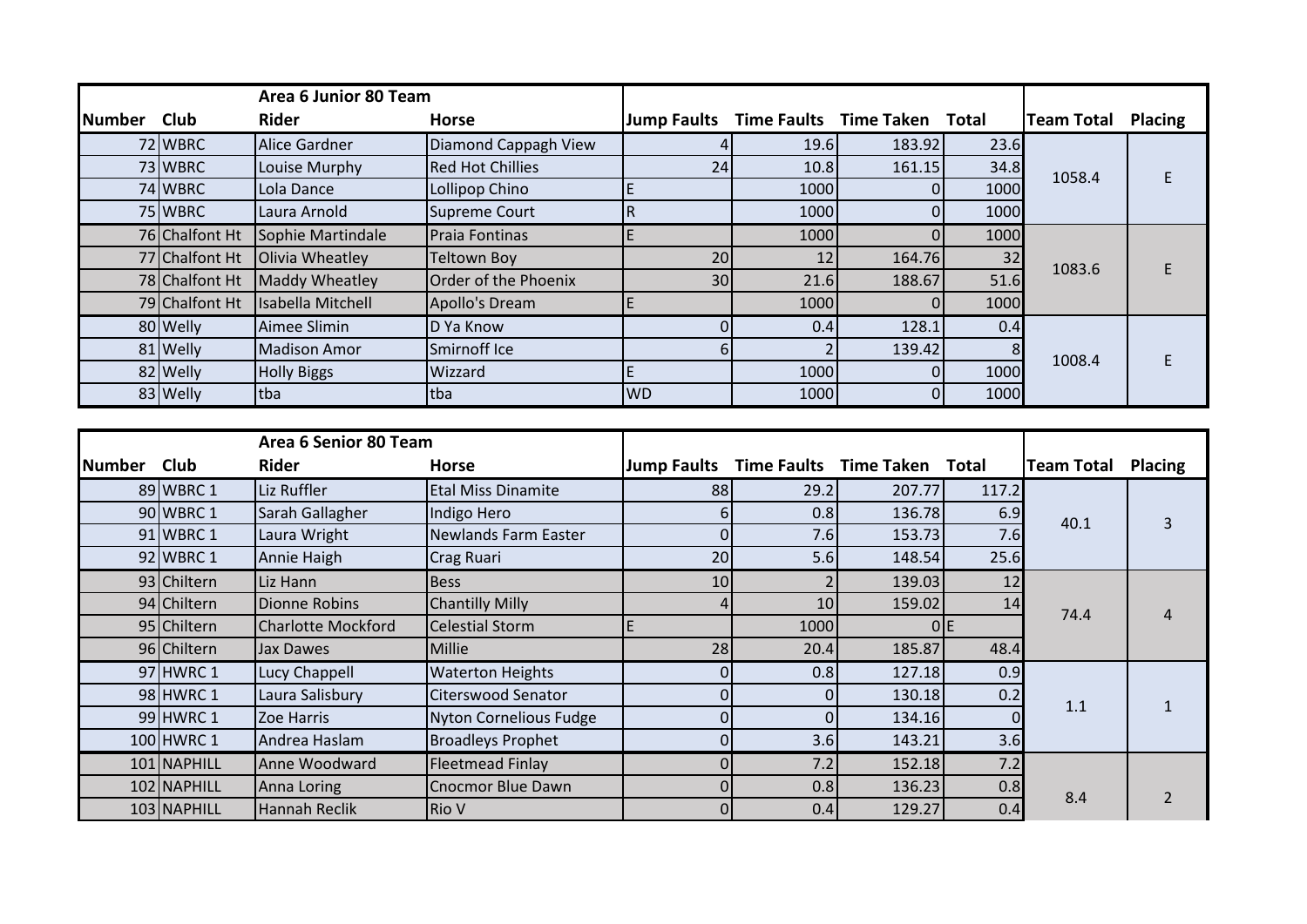| 104 NAPHILL  | <b>Chris Potts</b>                     | Cloondarone Jilly       | 24              | 18   | 179.41 | 42              |        |  |
|--------------|----------------------------------------|-------------------------|-----------------|------|--------|-----------------|--------|--|
| 105 WBRC 2   | Kate Parker                            | Glidawn Diamond Bouncer |                 | 15.2 | 172.85 | 19.2            |        |  |
| 106 WBRC 2   | Jenny Kemp                             | Valkyrie's G Force      | ΙE              | 1000 |        | 1000            | 156    |  |
| 107 WBRC 2   | Chesnee Edwards-Drew Honey B           |                         | 60              | 16   | 174.59 | 76              |        |  |
| 108 WBRC 2   | Leanne Carrel                          | Cleopatra IV            | 38              | 22.8 | 191.07 | 60.8            |        |  |
| 109 WELLY    | Cassilda Courtier Dutton Silver Dollar |                         |                 |      | 133.3  |                 |        |  |
| 110 WELLY    | <b>Kay Briggs</b>                      | <b>Boss</b>             | $\overline{R}$  | 1000 |        | 1000            | 1010.8 |  |
| 111 WELLY    | Kathy Loweth                           | Pauldary's Ananda       |                 | 6.8  | 151.94 | 6.8             |        |  |
| 112 WELLY    | tba                                    | tba                     | <b>WD</b>       | 1000 |        | 1000            |        |  |
| 113 HWRC 2   | <b>Charlotte Osmund</b>                | Sumeida                 |                 | 0.4  | 129.05 | 0.5             |        |  |
| $114$ HWRC 2 | Jo Lovett                              | Fudge                   | 10 <sup>1</sup> | 9.2  | 157.99 | 19.2            | 1019.7 |  |
| 115 HWRC 2   | <b>Inkse Marie Allso</b>               | Alto Jerife             | R               | 1000 |        | 1000            |        |  |
| 116 HWRC 2   | ltba                                   | tba                     | <b>WD</b>       | 1000 |        | 1000            |        |  |
| $117$ SORC   | Carol Fletcher                         | Abergavenny Umbro       | <b>RF</b>       | 1000 |        | 1000            |        |  |
| $118$ SORC   | Samantha Swanson                       | Talyllyn Awen           |                 |      | 132.48 | 0.1             | 1010.1 |  |
| $119$ SORC   | Sarah-Kate Edwards                     | Rocket Lad              | b               |      | 144.07 | 10 <sup>1</sup> |        |  |
| 120 SORC     | Alice Williams                         | Sharpe's Rifles         | E               | 1000 |        | 1000            |        |  |

|               |              | Area 11 Senior 80 Team       |                          |                    |                    |                         |      |                   |                |
|---------------|--------------|------------------------------|--------------------------|--------------------|--------------------|-------------------------|------|-------------------|----------------|
| <b>Number</b> | <b>Club</b>  | <b>Rider</b>                 | <b>Horse</b>             | <b>Jump Faults</b> | <b>Time Faults</b> | <b>Time Taken Total</b> |      | <b>Team Total</b> | <b>Placing</b> |
|               | 128 Elstead  | <b>Isabel Bailey Collins</b> | Solero Spirit            |                    |                    | 132.78                  |      |                   |                |
|               | 129 Elstead  | <b>Suzanne Hopkins</b>       | Cool I am                |                    | 19.2               | 182.7                   | 23.2 | 19                |                |
|               | 130 Elstead  | <b>Tish Harwood</b>          | Twizzle                  |                    | 6.8                | 151.06                  | 10.8 |                   |                |
|               | 131 Elstead  | <b>Marion Spencer</b>        | <b>George Bailey</b>     |                    |                    | 133.66                  | 0.2  |                   |                |
|               | 132 Newlands | Louise Stewart Muir          | <b>Ranmer Achilles</b>   |                    |                    | 133.78                  | 0.1  |                   |                |
|               | 133 Newlands | Leigh Greenwood              | Safly Samir              | 84                 | 14.8               | 171.61                  | 98.8 | 31.3              |                |
|               | 134 Newlands | Megs Jeffs                   | Mr Dude                  | 18                 | 4.8                | 146.94                  | 22.8 |                   |                |
|               | 135 Newlands | Emma Wickerson               | Mr Lover Lover           |                    | 2.4                | 140.4                   | 8.4  |                   |                |
|               | 136 W Surrey | Tina Pendle                  | <b>Barracree Brownie</b> |                    | $\Omega$           | 134.39                  |      |                   |                |
|               | 137 W Surrey | Louise Hollington            | <b>Gus</b>               | 10                 | 4.8                | 146.99                  | 14.8 | 1014.8            |                |
|               | 138 W Surrey | Samantha Petri               | <b>Triad Talisman</b>    | E                  | 1000               |                         | 1000 |                   | 3              |
|               | 139 W Surrey | <b>Megan Shenton</b>         | <b>Talishas Child</b>    | E                  | 1000               |                         | 1000 |                   |                |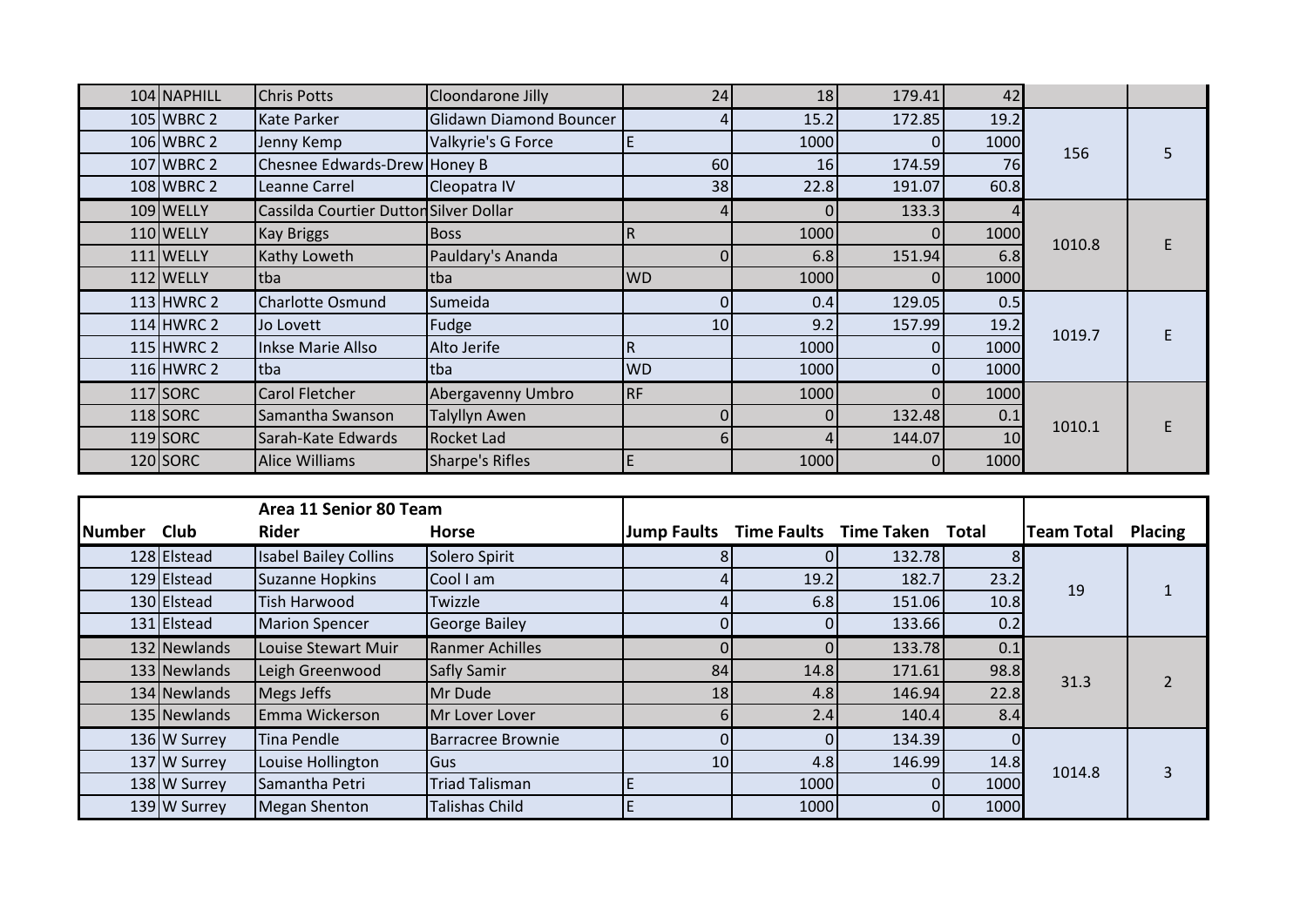|               |                   | Area 6 70 Individual             |                           |                    |      |                                     |          |                         |
|---------------|-------------------|----------------------------------|---------------------------|--------------------|------|-------------------------------------|----------|-------------------------|
| <b>Number</b> | <b>Club</b>       | <b>Rider</b>                     | <b>Horse</b>              | <b>Jump Faults</b> |      | <b>Time Faults Time Taken Total</b> |          | <b>Placing</b>          |
|               | 145 Chalfont Ht   | Kaitlyn West                     | Joshua                    | 28                 | 9.2  | 162.25                              | 37.2     | 18                      |
|               | 146 Chalfont Ht   | <b>Poppey Smalley</b>            | Jumping 4 Joy             | Δ                  | 8    | 159.96                              | 12       | 9                       |
|               | 147 Chalfont Ht   | <b>Tracey Annison</b>            | Pint Size Gold Digger     | 10                 | 9.6  | 163.42                              | 19.6     | 11                      |
|               | 148 Chalfont Ht   | Sally Edmonds                    | Labans Locomotion         | 20                 | 14.8 | 176.52                              | 34.8     | 16                      |
|               | 149 WBRC          | Annie Haigh                      | Midnight Playboy          | 0                  | 0.4  | 133.85                              | 0.4      | $\overline{2}$          |
|               | 150 WBRC          | Jane Moore                       | Celtic Pride              | E                  | 1000 |                                     | 1000     | 21                      |
|               | 151 WBRC          | Michaela Pickworth               | <b>Kilmurray Duchess</b>  | 0                  | 9.6  | 163.41                              | 9.6      | 6                       |
|               | 152 WBRC          | <b>Phoebe Matthews</b>           | Casper                    |                    | 7.6  | 158.01                              | 11.6     | 8                       |
|               | $153$ OBH         | <b>Ellie Rose</b>                | Luciano                   | 6                  | 4.4  | 150.11                              | 10.4     | $\overline{7}$          |
|               | $154$ OBH         | <b>Bethan Heaton</b>             | Fanta Buddy               | 0                  | 7.2  | 157.02                              | 7.2      | 5                       |
|               | $155$ OBH         | Alison Moody                     | <b>Templecashel Comet</b> | <b>WD</b>          | 1000 |                                     | 1000E    |                         |
|               | $156$ OBH         | <b>Sally Mawer</b>               | Little Flo                | E                  | 1000 |                                     | 1000E    |                         |
|               | 157 Berkshire     | Paige Harding                    | Coolderry Icon            | 0                  | 0    | 137.48                              | $\Omega$ | $\mathbf{1}$            |
|               | 158 Berkshire     | Gemma Pickford                   | Coed Y Gelli Festy        | 14                 | 0    | 135.04                              | 14       | 10                      |
|               | 159 Berkshire     | Sam Muzeen Stephenso Edmar lanto |                           | 20                 | 9.2  | 162.02                              | 29.2     | 14                      |
|               | 160 Berkshire     | <b>Tina Guion</b>                | With Good Intention       | 4                  | 2.4  | 145.09                              | 6.4      | 4                       |
|               | 161 WELLY         | w/d                              | W/D                       | <b>WD</b>          | 1000 |                                     | 1000E    |                         |
|               | 162 WELLY         | Sian Laflin                      | Demelza                   | E                  | 1000 |                                     | 1000E    |                         |
|               | 163 WELLY         | Sophie Killoran                  | <b>Knockduff Prince</b>   | 30                 | 10.8 | 166.39                              | 40.8     | 19                      |
|               | 164 WELLY         | <b>Madison Amor</b>              | Archie                    | 20                 | 1.2  | 131.19                              | 21.2     | 12                      |
|               | 165 Bicester      | Emma Bass                        | Dalyan Dancer             | 24                 | 29.2 | 212.99                              | 53.2     | 20                      |
|               | 166 Bicester      | Anji Flyn                        | <b>Bullion</b>            | 10                 | 23.2 | 197.6                               | 33.2     | 15                      |
|               | 167 Bicester      | w/d                              | w/d                       | <b>WD</b>          | 1000 |                                     | 1000E    |                         |
|               | 168 Bicester      | Alison O-Connor                  | Cae las Crusader          | 6                  | 30   | 214.41                              | 36       | 17                      |
|               | 169 Chiltern ind  | Claire Candy                     | <b>Pennfield Pirate</b>   | E                  | 1000 |                                     | 1000     | 21                      |
|               | 170 hwrc 1 ind    | Jess Coupland                    | <b>Riley Rather Cool</b>  | 24                 | 4.8  | 151.78                              | 28.8     | 13                      |
|               | 171 hwrc 2 ind    | Somer Gillespie                  | Luna                      | <b>WD</b>          | 1000 |                                     | 1000     | 21                      |
|               | 172 Northwood ind | Nichola Peace                    | <b>Ausdan Sularis</b>     | 0                  | 2.8  | 146.01                              | 2.8      | $\overline{\mathbf{3}}$ |

| Area 11 70 Individual |  |
|-----------------------|--|
|                       |  |

Г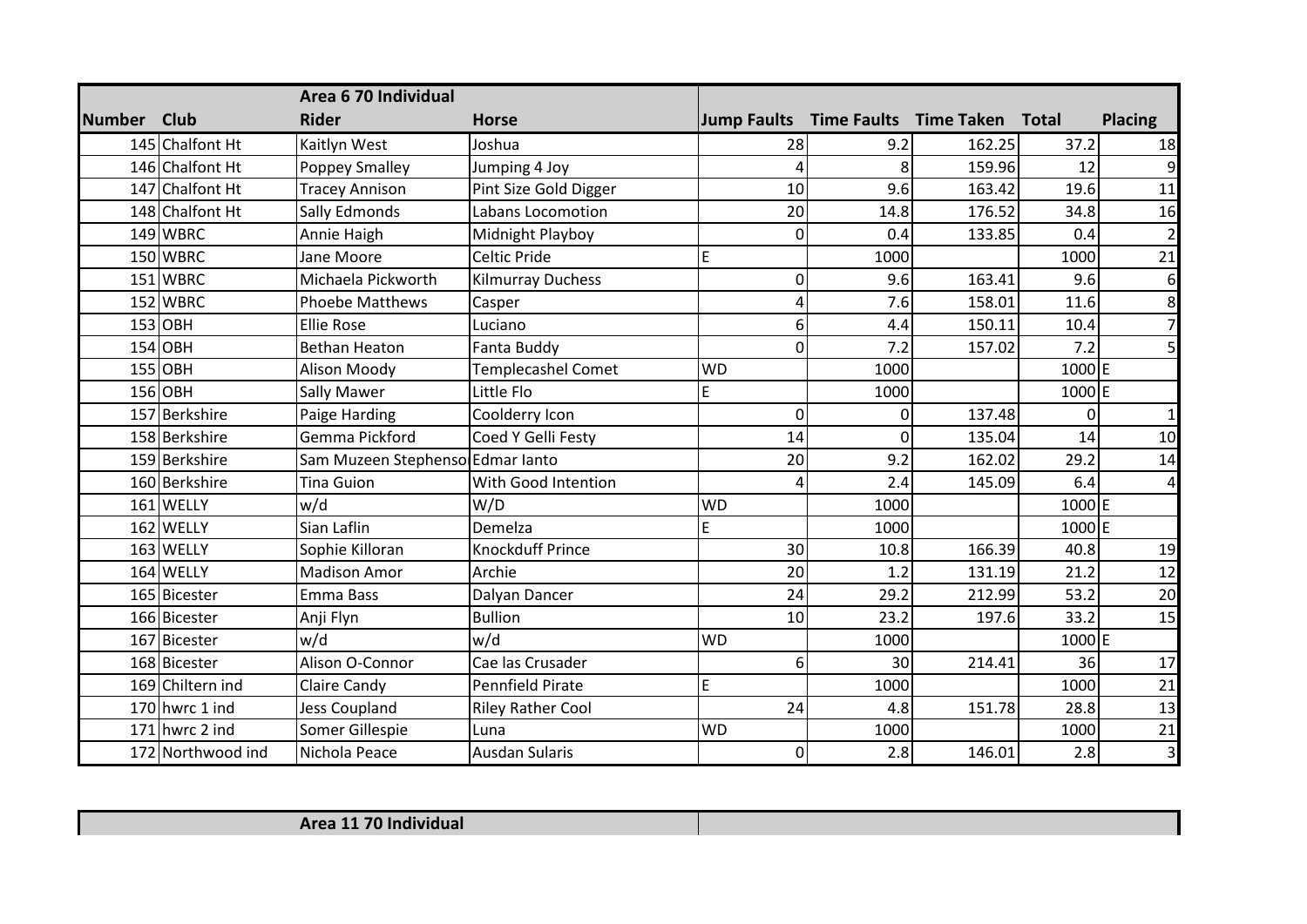| <b>Number</b> | <b>Club</b>   | <b>Rider</b>           | <b>Horse</b>           |           |                  | Jump Faults Time Faults Time Taken | <b>Total</b> | <b>Placing</b> |
|---------------|---------------|------------------------|------------------------|-----------|------------------|------------------------------------|--------------|----------------|
|               | 173 Elstead   | Melanie Lusted         | Keeshen Jazmine        |           | 0.8              | 132.66                             | 10.8         |                |
|               | 174 Elstead   | Hannah Jackson         | Belle                  |           |                  | 135.69                             |              |                |
|               | 175 Elstead   | Sydney Aldred          | <b>Erne Valley Mel</b> |           | 1000             |                                    | 1000         | $\overline{4}$ |
|               | 176 Elstead   | Sophie Stewart         | Jays Reflection        | 26        | 8.8 <sub>1</sub> | 162                                | 34.8         | $\overline{3}$ |
|               | 177 Chipstead | <b>Rachel Phillips</b> | Drumond Sorcha         |           | 1000             |                                    | 1000         | $\overline{4}$ |
|               | 178 Newlands  | Amy Laurenco           | <b>TGF Sintra</b>      | <b>WD</b> | 1000             |                                    | 1000         | $\overline{4}$ |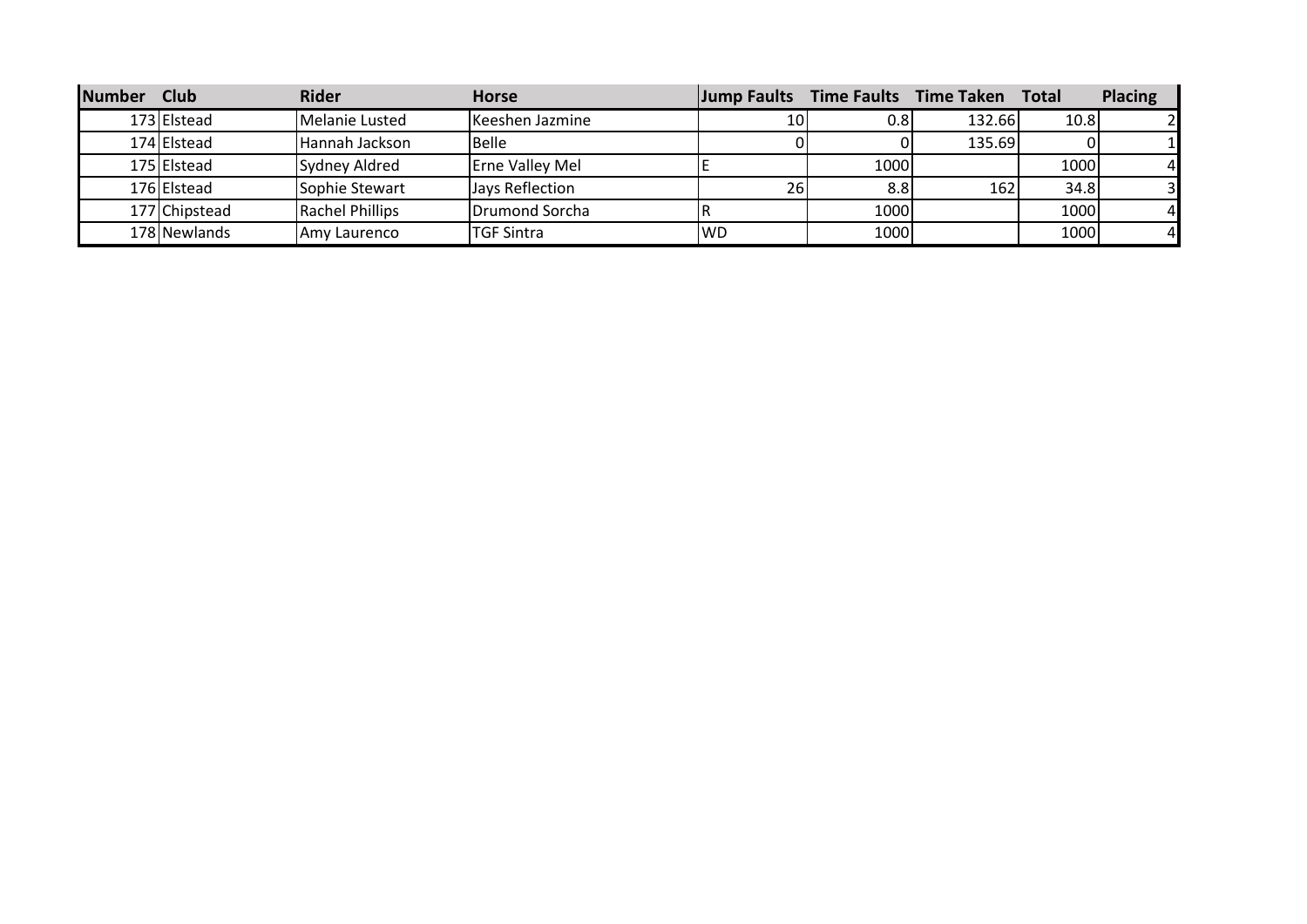| Number Club |                                    | Area 6 70 Team<br><b>Rider</b>                | <b>Horse</b>                                      |                      |                |                                          |            | <b>Team Total Placing</b> |                |
|-------------|------------------------------------|-----------------------------------------------|---------------------------------------------------|----------------------|----------------|------------------------------------------|------------|---------------------------|----------------|
|             |                                    |                                               |                                                   |                      |                | Jump Faults Time Faults Time Taken Total |            |                           |                |
|             | 145 Chalfont Ht<br>146 Chalfont Ht | <b>Kaitlyn West</b>                           | Joshua                                            | 28<br>$\overline{4}$ | 9.2<br>8       | 162.25<br>159.96                         | 37.2<br>12 |                           |                |
|             | 147 Chalfont Ht                    | <b>Poppey Smalley</b>                         | Jumping 4 Joy                                     | 10                   | 9.6            | 163.42                                   | 19.6       | 66.4                      |                |
|             | 148 Chalfont Ht                    | <b>Tracey Annison</b><br><b>Sally Edmonds</b> | Pint Size Gold Digger<br><b>Labans Locomotion</b> | 20                   | 14.8           | 176.52                                   | 34.8       |                           |                |
|             |                                    |                                               |                                                   |                      |                |                                          |            |                           |                |
|             | 149 WBRC                           | Annie Haigh                                   | Midnight Playboy                                  | $\mathbf 0$          | 0.4            | 133.85                                   | 0.4        |                           |                |
|             | 150 WBRC                           | Jane Moore                                    | <b>Celtic Pride</b>                               | E                    | 1000           | $\Omega$                                 | 1000       | 21.6                      | $\overline{2}$ |
|             | 151 WBRC                           | Michaela Pickworth                            | <b>Kilmurray Duchess</b>                          | $\mathbf 0$          | 9.6            | 163.41                                   | 9.6        |                           |                |
|             | 152 WBRC                           | <b>Phoebe Matthews</b>                        | Casper                                            | 4                    | 7.6            | 158.01                                   | 11.6       |                           |                |
|             | $153$ OBH                          | <b>Ellie Rose</b>                             | Luciano                                           | $6 \overline{6}$     | 4.4            | 150.11                                   | 10.4       |                           |                |
|             | $154$ OBH                          | <b>Bethan Heaton</b>                          | <b>Fanta Buddy</b>                                | $\Omega$             | 7.2            | 157.02                                   | 7.2        | E                         |                |
|             | $155$ OBH                          | <b>Alison Moody</b>                           | <b>Templecashel Comet</b>                         | <b>WD</b>            | 1000           | $\Omega$                                 | 1000       |                           |                |
|             | 156 OBH                            | <b>Sally Mawer</b>                            | Little Flo                                        | E                    | 1000           | $\Omega$                                 | 1000       |                           |                |
|             | 157 Berkshire                      | Paige Harding                                 | Coolderry Icon                                    | $\overline{0}$       | $\Omega$       | 137.48                                   | 0          |                           |                |
|             | 158 Berkshire                      | Gemma Pickford                                | Coed Y Gelli Festy                                | 14                   | $\overline{0}$ | 135.04                                   | 14         | 20.4                      |                |
|             | 159 Berkshire                      | Sam Muzeen Stephenson Edmar lanto             |                                                   | 20                   | 9.2            | 162.02                                   | 29.2       |                           |                |
|             | 160 Berkshire                      | <b>Tina Guion</b>                             | With Good Intention                               | 4                    | 2.4            | 145.09                                   | 6.4        |                           |                |
|             | 161 WELLY                          | w/d                                           | W/D                                               | <b>WD</b>            | 1000           | $\Omega$                                 | 1000       |                           |                |
|             | 162 WELLY                          | Sian Laflin                                   | Demelza                                           | E.                   | 1000           | $\overline{0}$                           | 1000       | E                         |                |
|             | 163 WELLY                          | Sophie Killoran                               | <b>Knockduff Prince</b>                           | 30                   | 10.8           | 166.39                                   | 40.8       |                           |                |
|             | 164 WELLY                          | <b>Madison Amor</b>                           | Archie                                            | 20                   | 1.2            | 131.19                                   | 21.2       |                           |                |
|             | 165 Bicester                       | Emma Bass                                     | Dalyan Dancer                                     | 24                   | 29.2           | 212.99                                   | 53.2       |                           |                |
|             | 166 Bicester                       | Anji Flyn                                     | <b>Bullion</b>                                    | 10                   | 23.2           | 197.6                                    | 33.2       | 122.4                     |                |
|             | 167 Bicester                       | w/d                                           | w/d                                               | <b>WD</b>            | 1000           | $\Omega$                                 | 1000       |                           |                |
|             | 168 Bicester                       | Alison O-Connor                               | Cae las Crusader                                  | 6                    | 30             | 214.41                                   | 36         |                           |                |
|             |                                    | Area 11 70 Team                               |                                                   |                      |                |                                          |            |                           |                |
| Number Club |                                    | <b>Rider</b>                                  | <b>Horse</b>                                      |                      |                | Jump Faults Time Faults Time Taken Total |            | <b>Team Total</b>         | Placing        |
|             | 173 Elstead                        | <b>Melanie Lusted</b>                         | Keeshen Jazmine                                   | 10                   | 0.8            | 132.66                                   | 10.8       |                           |                |
|             | 174 Elstead                        | Hannah Jackson                                | <b>Belle</b>                                      | $\Omega$             | $\Omega$       | 135.69                                   |            | 45.6                      |                |
|             | 175 Elstead                        | <b>Sydney Aldred</b>                          | <b>Erne Valley Mel</b>                            | $\mathsf E$          | 1000           | $\Omega$                                 | 1000       |                           |                |
|             | 176 Elstead                        | Sophie Stewart                                | Jays Reflection                                   | 26                   | 8.8            | 162                                      | 34.8       |                           |                |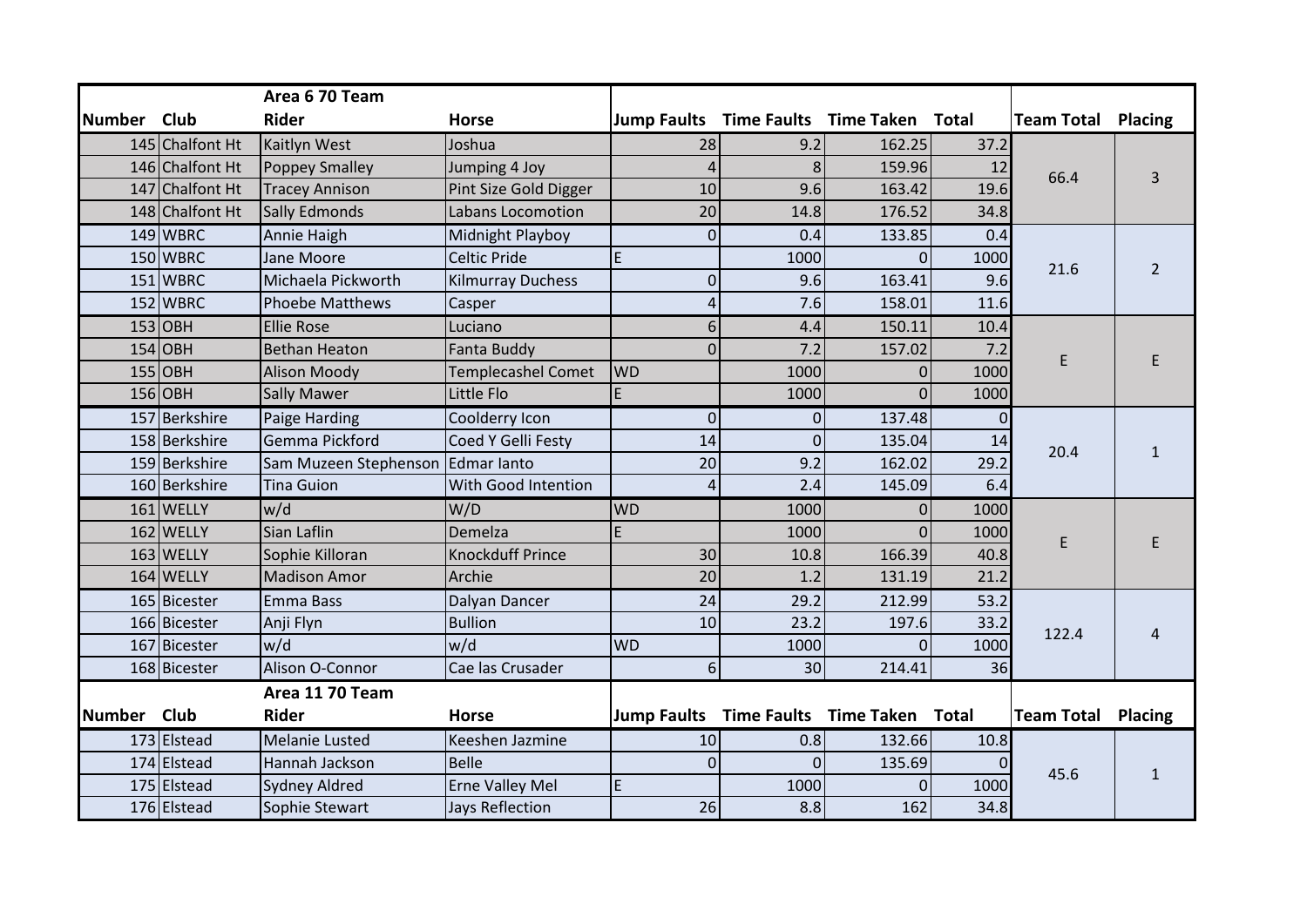| <b>Comp No Club</b> |                      | <b>Rider</b>              | <b>Horse</b>                       | <b>Time</b> |
|---------------------|----------------------|---------------------------|------------------------------------|-------------|
| <b>AE100</b>        | Area <sub>6</sub>    |                           |                                    |             |
| $\mathbf{1}$        | <b>WBRC</b>          | Ian Spalding              | Rockhill Girl                      | 08:30       |
| $\overline{2}$      | <b>WBRC</b>          | Sarah Gee                 | <b>Banagher Suzy</b>               |             |
| 3                   | <b>WBRC</b>          | Lauren Huddy              | Prospector Charlie                 |             |
| 4                   | <b>WBRC</b>          | <b>Ele Sparkes</b>        | <b>Birchills Speed Bonnie Boat</b> |             |
| 5                   | <b>HWRC</b>          | <b>Bryony Houston</b>     | Harmony Z                          | 08:40       |
| 6                   | <b>HWRC</b>          | Sam Newell                | Music Man                          |             |
| 7                   | <b>HWRC</b>          | James Tappin              | <b>Urkels Diamond Jubilee</b>      |             |
| 8                   | Northwood            | Jo Brett                  | North Astor Cooter                 | 08:48       |
| 9                   | Chiltern ind         | Hannah Richardson         | Looks Like Slim                    | 08:51       |
| 10                  | <b>Berks Ind</b>     | Alison Whittenbury        | tbc                                | 08:53       |
| 11                  | <b>WBRC</b> ind      | <b>Annabel Howie</b>      | <b>Nimbus Nine</b>                 | 08:56       |
| 12                  | SORC                 | <b>Emily Lyons</b>        | Varo Two Chips                     | 08:58       |
| 13                  | <b>OBH</b>           | <b>Tillie Stokes</b>      | Too Fly                            | 09:01       |
| <b>AE100</b>        | Area 11              |                           |                                    |             |
| 14                  | Abinger              | tbc                       | tbc                                | 09:03       |
| 15                  | Abinger              | Charlotte White           | Sienna II                          |             |
| 16                  | Abinger              | Lucy Crichton             | <b>Tinraher Cruise</b>             |             |
| 17                  | Abinger              | <b>Catherine Heilbron</b> | Ervelough Woodhaven Tim            |             |
| 18                  | Elstead Ind 1        | Lucy Collecott            | Jelson                             | 09:13       |
| 19                  | Elstead Ind 2        | <b>Emily Weeks</b>        | Monta Mystic Clover                | 09:15       |
| 20                  | Chobham Ind          | Francesca Elliott         | Champagne VIP                      | 09:18       |
| 21                  | Newlands Ind         | w/d                       | w/d                                | 09:20       |
| 22                  | Chipstead Ind        | Fern Wilson               | H                                  | 09:23       |
| 23                  | Abinger Ind          | Charlotte White           | Pauldarys Wakita                   | 09:25       |
|                     | course change - walk |                           |                                    | 09:31       |
| <b>AE90 JN</b>      | Area <sub>6</sub>    |                           |                                    |             |
| 24                  | <b>WBRC Jnr</b>      | Phoebe Murray             | Kazan                              | 09:55       |
| 25                  | <b>WBRC</b>          | <b>Emily Buist</b>        | Sandshine                          | 09:58       |
| 26                  | <b>WBRC</b>          | Alice Gardner             | Glenagyle Rebel Mountain           |             |
| 27                  | <b>WBRC</b>          | Abby Leather              | Lady Rossa                         |             |
| 28                  | <b>WBRC</b>          | <b>Isabel Buist</b>       | Hurdlestown Bobby                  |             |
| 29                  | Berks ind            | Harry Goodenough          | Maghera Boy 2                      | 10:08       |
| 30                  | HWRC ind             | <b>Holly Martin</b>       | Canadian Skye                      | 10:11       |
| 31                  | SORC ind             | Millie Taylor             | <b>Princely Polo</b>               | 10:13       |
| 32                  | Welly ind            | Zahra Eisa                | Spotty (Springer)                  | 10:15       |
| <b>AE90 SN</b>      | Area <sub>6</sub>    |                           |                                    |             |
| 33                  | Chiltern             | <b>Tracy Patient</b>      | Next Man In                        | 10:18       |
| 34                  | Chiltern             | Laura Street              | Dagano Rosehoee                    |             |
| 35                  | Chiltern             | Jax Dawes                 | Rosie G                            |             |
| 36                  | Chiltern             | Julie Middleton-Reid      | Lady Jessicka                      |             |
| 37                  | <b>HWRC</b>          | Sam Newell                | Rowans Boy                         | 10:28       |
| 38                  | <b>HWRC</b>          | Laura Salisbury           | <b>Cloud Nine</b>                  |             |
| 39                  | <b>HWRC</b>          | Harriet Coupland          | Chilbrid Mermaid                   |             |
| 40                  | <b>HWRC</b>          | Sophie Cartwright         | Jenna (Pixels Perfect)             |             |
| 41                  | WBRC                 | w/d                       | w/d                                | 10:38       |
| 42                  | <b>WBRC</b>          | Sarah Gee                 | Banagher I'm Nearly Dun            |             |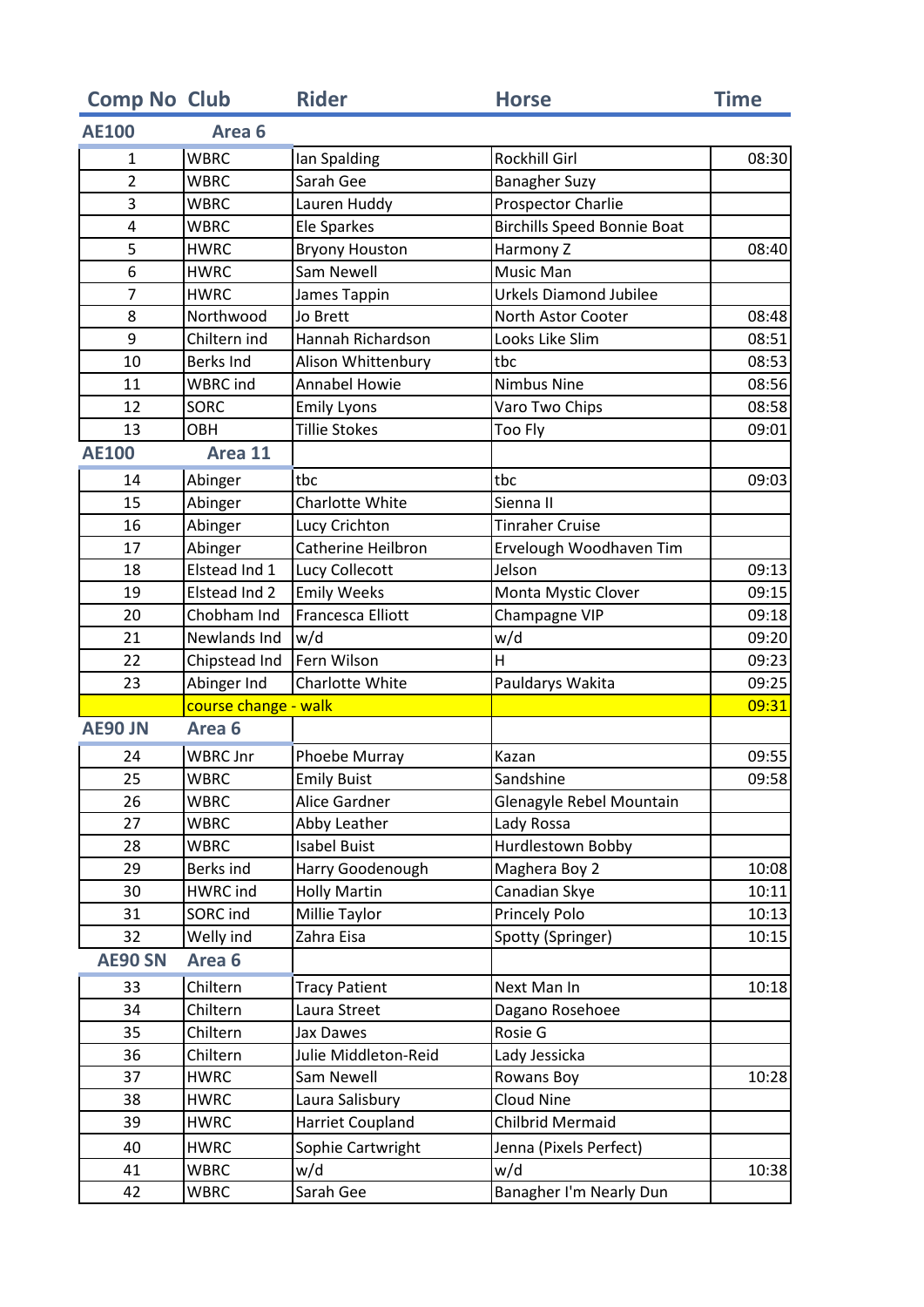| 43             | <b>WBRC</b>                | Naomi Milligan         | Silverhill Stamper                |       |
|----------------|----------------------------|------------------------|-----------------------------------|-------|
| 44             | <b>WBRC</b>                | <b>Trudi Fearnley</b>  | Feagh Fare Do                     |       |
| 45             | <b>SORC</b>                | Jo Reynolds            | Epe Louvo                         | 10:48 |
| 46             | SORC                       | Rosie Allen            | <b>Liliput McFlurry</b>           |       |
| 47             | <b>SORC</b>                | <b>Bonita Tapp</b>     | Cobie                             |       |
| 48             | SORC                       | Merryn Polley          | Evan's Duke                       |       |
| 49             | SORC Ind                   | <b>Helen Tinsley</b>   | <b>Kinard Flight</b>              | 10:58 |
| 50             | <b>HWRC</b> ind            | Jane Adderley          | Jenny Jones                       | 11:00 |
| 51             | Northwood Ind Abby Ballard |                        | Peggys Gold                       | 11:03 |
| 52             | <b>Berks ind</b>           | <b>Holly Munson</b>    | <b>Ffeld Goldstar</b>             | 11:05 |
| <b>AE90 JN</b> | Area 11                    |                        |                                   |       |
| 53             | Bookham                    | Pippa Haslam           | Mr Box                            | 11:08 |
| 54             | Chipstead                  | Lucy Pearce            | Rusty                             | 11:10 |
| 55             | Wey Valley                 | Florence Atkinson      | <b>Trevalion Eastfield Rocket</b> | 11:13 |
| <b>AE90 SN</b> | Area 11                    |                        |                                   |       |
| 56             | Chipstead                  | Fern Wilson            | Killea Colours                    | 11:15 |
| 57             | Chipstead                  | Libby Halls            | Indio                             |       |
| 58             | Chipstead                  | <b>Chantelle Evans</b> | Rosepoint Lace                    |       |
| 59             | Chipstead                  | Vivien Pearson         | Taurmore Fearbut                  |       |
| 60             | Wey Valley                 | <b>Emily Nicholson</b> | Fleur                             | 11:25 |
| 61             | Wey Valley                 | Katie Mills            | Wishful Italica                   |       |
| 62             | Wey Valley                 | Clare May              | Maverick XV                       |       |
| 63             | Wey Valley                 | Catherine Thompson     | Moonlight Paddy                   |       |
| 64             | Elstead                    | <b>Suzanne Hopkins</b> | Out of Your League                | 11:35 |
| 65             | Elstead                    | Caroline Bradshaw      | Womble                            |       |
| 66             | Elstead                    | Rebecca Hales          | Colourthyme Ta Do                 |       |
| 67             | Elstead                    | Helen Klein            | Limerick                          |       |
| 68             | Newlands                   | Meg Jeffs              | Comme Ci Comme Ca III             | 11:45 |
| 69             | Newlands                   | Zoe Blanuw             | Harry's Boy                       |       |
| 70             | Newlands                   | Joanna Gilroy          | Thillynacle Tinker                |       |
| 71             | Newlands                   | Emma Wickerson         | <b>Burrins Panache</b>            |       |
|                | Course build walk          |                        |                                   | 11:55 |
| <b>AE80 JN</b> | Area <sub>6</sub>          |                        |                                   |       |
| 72             | <b>WBRC</b>                | Alice Gardner          | Diamond Cappagh View              | 12:15 |
| 73             | <b>WBRC</b>                | Louise Murphy          | <b>Red Hot Chillies</b>           |       |
| 74             | <b>WBRC</b>                | Lola Dance             | Lollipop Chino                    |       |
| 75             | <b>WBRC</b>                | Laura Arnold           | Supreme Court                     |       |
| 76             | Chalfont Ht                | Sophie Martindale      | Praia Fontinas                    | 12:27 |
| 77             | <b>Chalfont Ht</b>         | Olivia Wheatley        | <b>Teltown Boy</b>                |       |
| 78             | <b>Chalfont Ht</b>         | Maddy Wheatley         | Order of the Phoenix              |       |
| 79             | <b>Chalfont Ht</b>         | Isabella Mitchell      | Apollo's Dream                    |       |
| 80             | Welly                      | Aimee Slimin           | D Ya Know                         | 12:39 |
| 81             | Welly                      | <b>Madison Amor</b>    | Smirnoff Ice                      |       |
| 82             | Welly                      | <b>Holly Biggs</b>     | Wizzard                           |       |
| 83             | Welly                      | tba                    | tba                               |       |
| 84             | HWRC 1 ind                 | Charlotte Kirkham      | Gomez M                           | 12:51 |
| 85             | HWRC 2 ind                 | Niamh Fox              | <b>Black Magic</b>                | 12:54 |
| 86             | Berks 1 ind                | Georgia Whitlock       | Paloma II                         | 12:57 |
| 87             | Berks 2 ind                | Tilly Gomer-Walker     | Malnor Bonny Lad                  | 13:00 |
|                |                            |                        |                                   |       |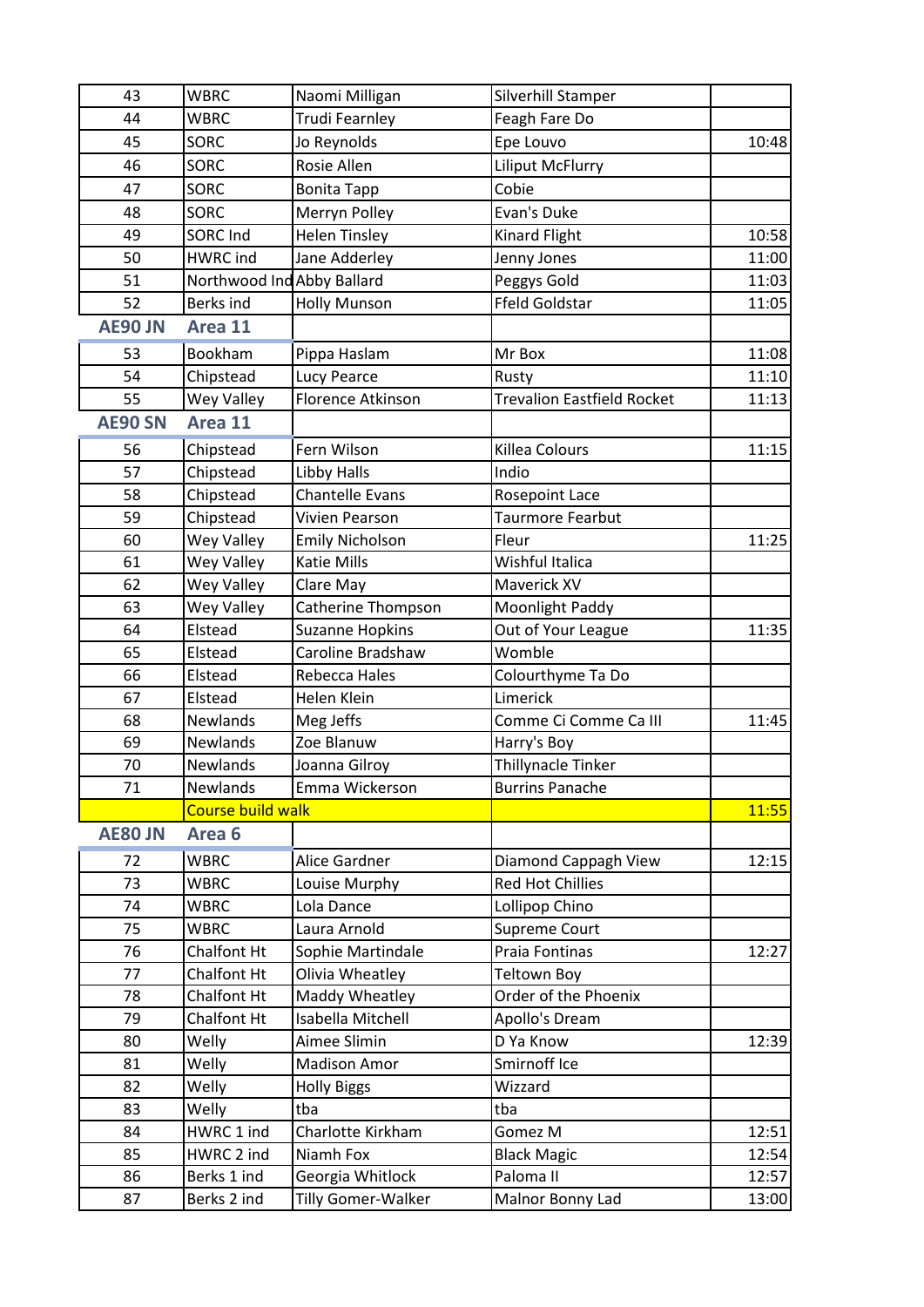| 88             | Chiltern Ind      | Louise Townsend              | Dathliad Cameo                 | 13:03 |
|----------------|-------------------|------------------------------|--------------------------------|-------|
| <b>AE80 SN</b> | <b>AREA 6</b>     |                              |                                |       |
| 89             | WBRC 1            | Liz Ruffler                  | <b>Etal Miss Dinamite</b>      | 13:06 |
| 90             | WBRC <sub>1</sub> | Sarah Gallagher              | Indigo Hero                    |       |
| 91             | WBRC 1            | Laura Wright                 | <b>Newlands Farm Easter</b>    |       |
| 92             | WBRC 1            | Annie Haigh                  | Crag Ruari                     |       |
| 93             | Chiltern          | Liz Hann                     | <b>Bess</b>                    | 13:18 |
| 94             | Chiltern          | Dionne Robins                | <b>Chantilly Milly</b>         |       |
| 95             | Chiltern          | <b>Charlotte Mockford</b>    | <b>Celestial Storm</b>         |       |
| 96             | Chiltern          | Jax Dawes                    | Millie                         |       |
| 97             | HWRC1             | Lucy Chappell                | <b>Waterton Heights</b>        | 13:30 |
| 98             | HWRC1             | Laura Salisbury              | <b>Citerswood Senator</b>      |       |
| 99             | HWRC1             | Zoe Harris                   | <b>Nyton Cornelious Fudge</b>  |       |
| 100            | HWRC1             | Andrea Haslam                | <b>Broadleys Prophet</b>       |       |
| 101            | <b>NAPHILL</b>    | Anne Woodward                | <b>Fleetmead Finlay</b>        | 13:42 |
| 102            | <b>NAPHILL</b>    | Anna Loring                  | Cnocmor Blue Dawn              |       |
| 103            | <b>NAPHILL</b>    | Hannah Reclik                | Rio V                          |       |
| 104            | <b>NAPHILL</b>    | <b>Chris Potts</b>           | Cloondarone Jilly              |       |
| 105            | WBRC 2            | Kate Parker                  | <b>Glidawn Diamond Bouncer</b> | 13:54 |
| 106            | WBRC 2            | Jenny Kemp                   | Valkyrie's G Force             |       |
| 107            | WBRC <sub>2</sub> | <b>Chesnee Edwards-Drew</b>  | Honey B                        |       |
| 108            | WBRC 2            | Leanne Carrel                | Cleopatra IV                   |       |
| 109            | WELLY             | Cassilda Courtier Dutton     | <b>Silver Dollar</b>           | 14:06 |
| 110            | <b>WELLY</b>      | <b>Kay Briggs</b>            | <b>Boss</b>                    |       |
| 111            | <b>WELLY</b>      | Kathy Loweth                 | Pauldary's Ananda              |       |
| 112            | <b>WELLY</b>      | tba                          | tba                            |       |
| 113            | HWRC <sub>2</sub> | Charlotte Osmund             | Sumeida                        | 14:18 |
| 114            | HWRC 2            | Jo Lovett                    | Fudge                          |       |
| 115            | HWRC <sub>2</sub> | <b>Inkse Marie Allso</b>     | Alto Jerife                    |       |
| 116            | HWRC <sub>2</sub> | tba                          | tba                            |       |
| 117            | SORC              | Carol Fletcher               | Abergavenny Umbro              | 14:30 |
| 118            | <b>SORC</b>       | Samantha Swanson             | Talyllyn Awen                  |       |
| 119            | <b>SORC</b>       | Sarah-Kate Edwards           | Rocket Lad                     |       |
| 120            | SORC              | Alice Williams               | Sharpe's Rifles                |       |
| 121            | SORC ind 1        | Jackie McGonigle             | Dingle Bay                     | 14:42 |
| 122            | SORC ind 2        | Louisa Donovan               | Rathmorrissey Momentum         | 14:45 |
| 123            | Bicester          | Kirsty Withnall              | Hashtag Black and White        | 14:48 |
| 124            | Berks ind 1       | Victoria Franks              | Pennal High Flyer              | 14:51 |
| 125            | berks ind 2       | Paige Harding                | Master Cyril                   | 14:54 |
| <b>AE80 JN</b> | Area 11           |                              |                                |       |
| 126            | Chipstead jn1     | Lois Hempston                | Caenewydd Hannah               | 14:57 |
| 127            | Chipstead jn 2    | <b>Lucy Pearce</b>           | Siange Classic                 | 15:00 |
| <b>AE80 SN</b> | Area 11           |                              |                                |       |
| 128            | Elstead           | <b>Isabel Bailey Collins</b> | Solero Spirit                  | 15:03 |
| 129            | Elstead           | <b>Suzanne Hopkins</b>       | Cool I am                      |       |
| 130            | Elstead           | Tish Harwood                 | Twizzle                        |       |
| 131            | Elstead           | <b>Marion Spencer</b>        | George Bailey                  |       |
| 132            | Newlands          | Louise Stewart Muir          | Ranmer Achilles                | 15:15 |
| 133            | Newlands          | Leigh Greenwood              | Safly Samir                    |       |
|                |                   |                              |                                |       |